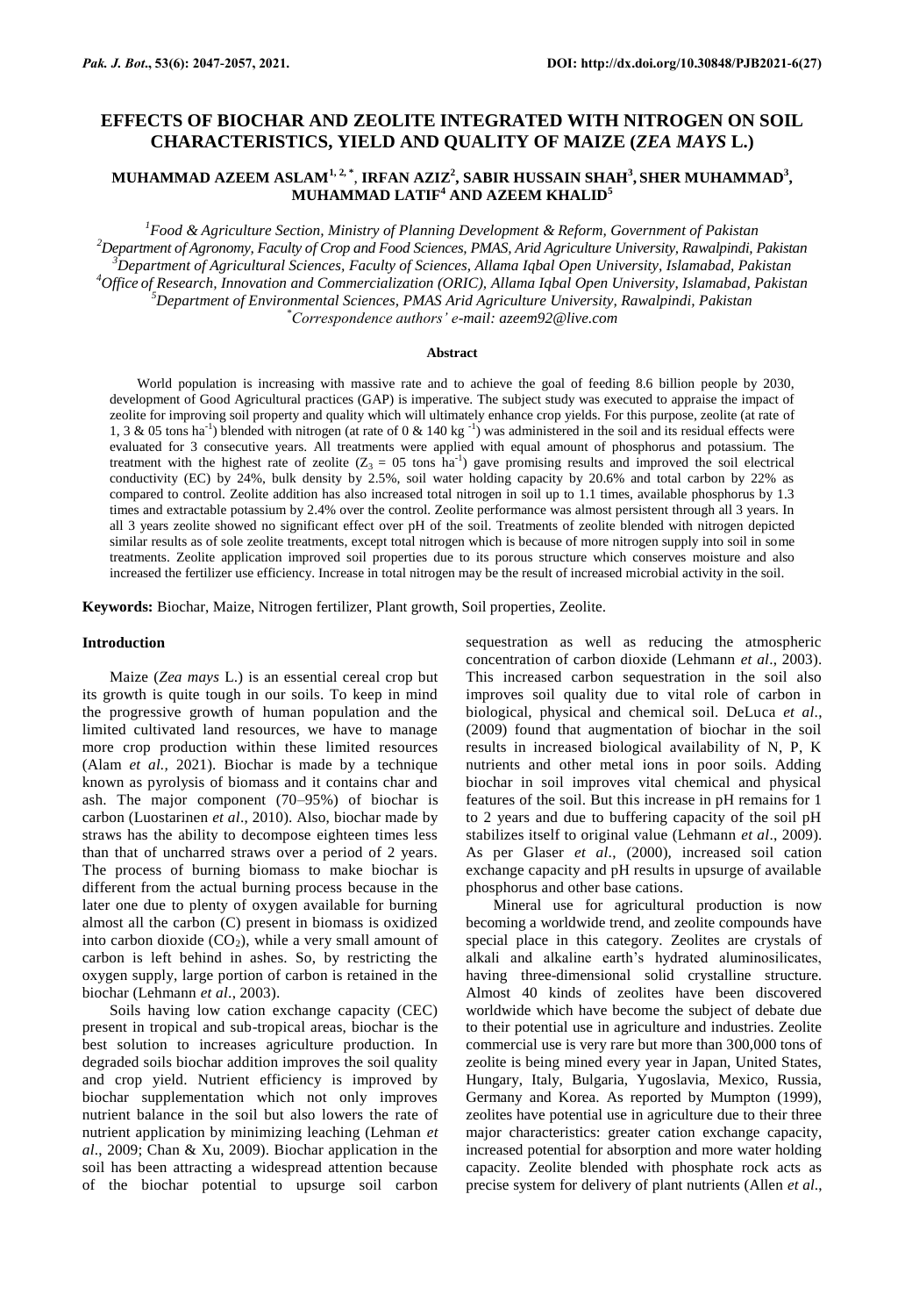1995). Increased nitrogen utilization with urea as a source blended with zeolite was reported by He *et al*. (2002) also increased nitrogen use efficiency reduce ammonia volatilization losses and increased yield was reported. Bernardi *et al*. (2008) also reported zeolite application that increased the water use efficiency by increasing water holding due to porous structure and maximum water availability to the plants.

Well defined absorption and increased biological activity are characteristics of zeolite treated soil. Application of zeolite shows promising results in terms of soil chemical and physical health. Out of 40 discovered zeolites; Clinoptilolite, Mordenite, Phillipsite, Heulandite, Faujasite, Laumontite, Chabazite, Analcime and Erionite are of practical use. Main attributes of these minerals are that these are inexpensive and can be easily explored and mined (Mumpton, 1999). These mineral zeolites can be specifically used in acidic soils. Acidic soils (grey forest, podzolic, boggy, soddy podzolic, yellow, peat, red) are broadly stretched in all continents which shows high (3-6) acidity. These soils are impractical for growing many crops which are being grown on neutral soils. Liming method is used generally to minimize acidity and maximize fertility in these types of soils which is based on enrichment of soil exchangeable complex showing alkaline reaction with calcium cations. However, the past century end brought new techniques for elimination of this problem and it seems that zeolites can also fulfill this need. It is an established that contrary to liming, single dose of zeolite can minimize the pH for a long time (2-3 years) (Kavoosi, 2007). So, a new opportunity for treating acidic soils has become accessible without liming.

Other significant characteristics like ability to retain more quantity of water and keep it in their pore even at high temperatures have attracted many growers for its use. Zeolite application in soil improves its chemical as well as physical properties. Encouraging impact of zeolite in non-irrigated land is clearly observed than the irrigated lands and depends largely on the dose of zeolite applied. As in irrigated lands more water is available with adequate nutrient, zeolite effect on these soils seems to show less promising results. Microorganisms, the living entities present in soil, substantially improves soil fertility. Microorganism population and their composition is greatly affected by the humus in the upper layer of soil. Several other factors also affect their activity like: temperature, acidity of soil and humidity. Their population can be increased by fertilizer especially organic substances. It has been reported that natural zeolite application increases the colonies of microorganism and this is a very promising character. The reason of microorganism growth is that zeolite helps them in decomposition process. Also, the porous structure of zeolite acts as shelter to them and provides humidity (Andronikashvili & Urushadze, 2008). Therefore, this investigation was aimed to gauge the outcome of previously applied biochar and zeolite in blend with nitrogen on grain quantity and quality of maize and also to appraise the impact of biochar and zeolite after  $3<sup>rd</sup>$  year of their application on soil characteristics.

#### **Materials and Methods**

The standard preparation of seed bed was done for cultivating the maize. Maize (*Zea mays*) cultivar Islamabad Gold was sown  $@$  25 kg ha<sup>-1</sup> with hand drill maintaining 50 cm row to row distance and thinning was done after 20 days of emergence to maintain 25 cm plant to plant distance, for one year at PMAS-AAUR research farm (kontt) during July 2016. Recommended fertilizer doses of phosphorus and potassium @ 100 kg and 80 kg  $ha^{-1}$  respectively was added at sowing. The statistical design used for conducting the study was split plot design with nitrogen in sub plots and biochar, zeolite treatments in main plots. Main plot volume was 4 m x 6 m bearing 2 sub plots of 4m x 3m. Treatments were applied to the soil, treatments are  $T_1 = B_0N_0$  (control),  $T_2 = B_0N_1$ ,  $T_3 = B_1N_0$ ,  $T_4 = B_1N_1$ ,  $T_5 = B_2N_0$ ,  $T_6 = B_2N_1$ ,  $T_7 = B_3N_0$ ,  $T_8 = B_3N_1$ ,  $T_9 = Z_0N_0$  (control),  $T_{10} = Z_0N_1$ ,  $T_{11} = Z_1N_0$ ,  $T_{12} = Z_1N_1$ ,  $T_{13} = Z_2N_0$ ,  $T_{14} = Z_2N_1$ ,  $T_{15} = Z_3N_0$  and  $T_{16} = Z_3N_1$ .

While:  $B_0 = Biochar$  control,  $B_1 = Biochar \ @$  03 tons ha<sup>-1</sup>, B<sub>2</sub> = Biochar @ 6 tons ha<sup>-1</sup>, B<sub>3</sub> Biochar @ 09 tons ha<sup>-1</sup> <sup>1</sup>,  $Z_0$  = Zeolite control, Z<sub>1</sub>= Zeolite @ 1 ton ha<sup>-1</sup>, Z<sub>2</sub> = Zeolite @ 03 tons ha<sup>-1</sup>,  $Z_3$  = Zeolite @ 05 tons ha<sup>-1</sup>, N<sub>0</sub> = Nitrogen control and  $N_1$  = Nitrogen @ 140 kg ha<sup>-1</sup>.

Crop yield parameters: Number of cobs plant<sup>-1</sup> was determined by taking three samples from each plot and then taking average of the samples. Cob length of maize was determined by taking three samples from each plot, measured with meter tape in cm and then taking average. Three random samples were taken from individual plot and then circumference was measured in cm of each sample. Average cob girth then was calculated. Cob weight was calculated by taking three samples from each plot, taking weight of each in grams and then taking average. Three samples from each plot were taken and seeds removed from it. Seeds then were totaled with help of seed counter and grains  $\cosh^{-1}$  were measured by taking average of three. To work out 1000-grain weight, weighted average of three individual specimens of 1000 grains were picked up indiscriminately apiece. Seed yield  $plot^{-1}$  was calculated by threshing sun dried cobs manually that is then changed into seed yield hectare<sup>-1</sup>. In the same manner, harvested plant samples were sundried, weighted and then total biomass hectare<sup>-</sup> <sup>1</sup>(TBH) was worked out.

Harvest index computed by subsequent way:

H.I. = 
$$
\frac{\text{Economic output}}{\text{Plant biomass}}
$$
 × 100

#### **Crop quality parameters**

Protein contents (%): Near infrared reflectance spectroscopy system (NIRS) was used to quantify Protein contents (Sato *et al*., 2001).

**Carbohydrate contents (%):** Total sugar content of *Maize* seed was figured colorimetrically by the Anthrone method as per Laboratory Manual in Biochemistry, Jayaraman (1981).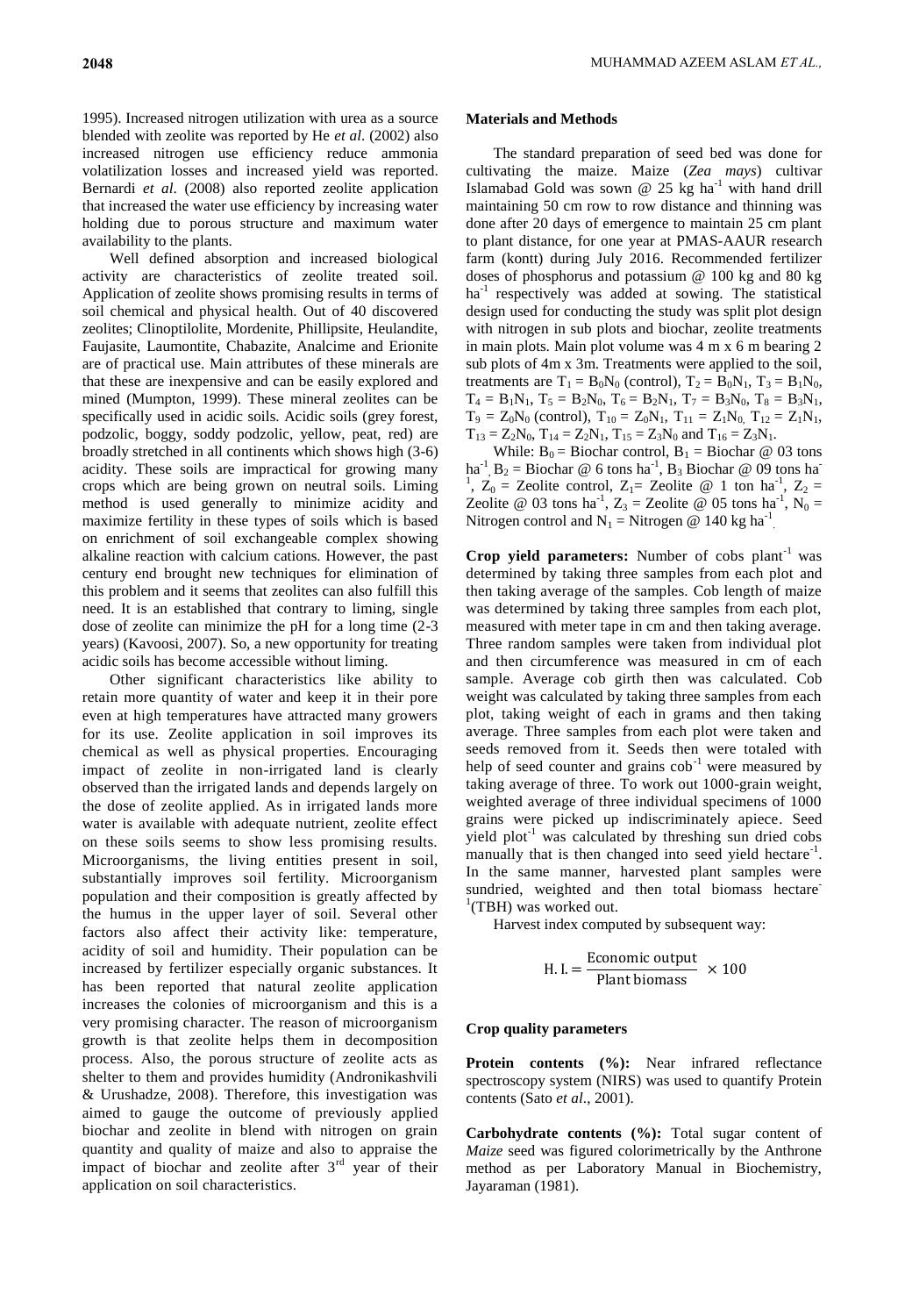Ash contents (%): Ash content was determined following the method of Anon., (2012).

## **Soil quality parameters**

**pH:** The pH of the soil was recorded in accordance with the procedure of McLean (1982).

**Electrical conductivity (EC):** To put a figure on electrical conductivity, approach of Rhoades (1982) was practiced.

**Bulk density (g cm-3 ):** Bulk Density of the core samples was figured out in accordance with Campbell and Henshall (1991).

**Total nitrogen after harvest (mg kg-1 ):** Total nitrogen before planting and after harvest was determined by Kjeldahl method (Anon., 2012).

**Available phosphorus (mg kg-1 ):** Soil samples upto 20cm depth were taken and available phosphorus was determined before and after cropping period.

For this purpose, method described by Olsen & Sommers (1982) was used.

**Extractable potassium (mg kg-1 ):** Extractable potassium was estimated by the method of Page *et al*., (1992).

**Total carbon (mg kg-1 ):** Total carbon was identified prior to crop planting and post cutting using method of Page *et al*., (1992).

## **Results**

**Number of cobs plant-1 :** The one of determinant factor for maize crop yield is cobs total per plant. Data with respect to the influence of biochar, zeolite and nitrogen

amendments on number of cobs plant<sup>-1</sup> (Table 1). Biochar, zeolite and nitrogen amendments had insignificant impact on count of cobs plant<sup>-1</sup>. The maximum number  $(1.17 \text{ and }$ 1.13) of cobs per plant were obtained by applying biochar  $\omega$  09 tons ha<sup>-1</sup> and zeolite  $\omega$  05 tons ha<sup>-1</sup> with Nitrogen 140  $kg$  ha<sup>-1</sup> respectively.

**Cob length (cm):** The major attribute of maize plant that has direct relationship with crop seed yield is cob length. Table 1 reflects a significant raise in cob length from application of biochar, zeolite and nitrogen amendments. Maximum cob length (17.17 cm and 17.01 cm) was detected in soil administered with Biochar @ 09 tons  $ha^{-1}$  + Nitrogen 140 kg  $ha^{-1}$  (B<sub>3</sub>N<sub>1</sub>) and Zeolite @ 05 tons  $ha^{-1}$  + Nitrogen 140 kg  $ha^{-1}$  $(Z_3N_1)$  respectively while the minimal cob length was documented in controls. (Biochar) and  $Z_0N_0 =$  Control (Zeolite). Plots with biochar amendments and without nitrogen fertilizer reflected non-significant difference. While plots with biochar  $\omega$  09 tons ha<sup>-1</sup> and 6 tons/ha with 140 kg  $ha^{-1}$  nitrogen  $(B_3N_1$  and  $B_2N_1$ ) showed non-significant increase of 17.17 cm and 16.77 cm respectively. This increase might be due to the enhanced water and fertilizer retention in the microscopic pores of biochar.

**Cob girth (cm):** Cob girth indicates the yield and health of the plant; more cob girth directly relates to grain yield. Data regarding impact of biochar and zeolite blended with nitrogen on cob length in maize crop is reflected in Table 1. A significant increase in cob girth was noted by nitrogen usage. Nitrogen application  $\omega$  140 kg ha<sup>-1</sup>, in all the treatments, significantly increased the cob girth than the treatments with zero nitrogen level. Highest cob girth (15.34 cm) was recorded in treated soil with Biochar @ 09 tons  $ha^{-1}$  + Nitrogen 140 kg  $ha^{-1}$  (B<sub>3</sub>N<sub>1</sub>). This increase perhaps be due to surge in nitrogen supply to plant which in response produced healthy cobs. Lowest cob girth (10.12 cm and 10.10 cm) was recorded in both biochar and zeolite control respectively.

**Table 1. Integrated effect of biochar and zeolite with nitrogen on the number of cobs plant-1 , cob length. (cm), cob girth (cm), cob weight (g), grain cob-1 and 1000 grain weight (g).**

| <b>Treatments</b> | No. of cobs<br>plan <sup>1</sup> | Cob length<br>(cm) | Cob girth<br>$(cm)$ | Cob weight<br>(g) | Grain $\cosh^1$     | 1000 grain weight<br>(g) |
|-------------------|----------------------------------|--------------------|---------------------|-------------------|---------------------|--------------------------|
| T1                | 1.00                             | 13.11c             | 10.12 <sub>b</sub>  | 99.83 e           | 250.67c             | 202.00 c                 |
| T <sub>2</sub>    | 1.00                             | 15.26 <sub>b</sub> | 15.30a              | 156.00c           | 323.67 b            | 261.33 b                 |
| T <sub>3</sub>    | 1.00                             | 13.21c             | 10.13 <sub>b</sub>  | 101.17 e          | 253.00c             | 204.00c                  |
| T4                | 1.03                             | 15.90 <sub>b</sub> | 15.31 a             | 159.33c           | 328.67 b            | 261.00 b                 |
| T <sub>5</sub>    | 1.00                             | 13.23c             | 10.14 <sub>b</sub>  | $104.00$ de       | 257.33 c            | 208.33 c                 |
| T <sub>6</sub>    | 1.10                             | 16.77a             | 15.32 a             | 165.00 b          | 335.00 ab           | 265.33 ab                |
| T7                | 1.00                             | 13.25c             | 10.15 b             | 108.00 d          | $260.00 \text{ c}$  | 210.00c                  |
| T <sub>8</sub>    | $1.17$ N.S.                      | 17.17a             | 15.34a              | 172.33 a          | 342.00 a            | 271.33 a                 |
| T9                | 1.00                             | 13.05c             | 10.10 <sub>b</sub>  | 99.00 f           | 249.00 d            | 201.00c                  |
| T <sub>10</sub>   | 1.00                             | 15.30 <sub>b</sub> | 15.06 a             | 155.00c           | 321.67 b            | 260.00 b                 |
| T <sub>11</sub>   | 1.00                             | 13.15c             | 10.12 b             | $101.67$ ef       | 255.00 cd           | 205.33c                  |
| T <sub>12</sub>   | 1.03                             | 15.85 b            | 15.07 a             | 158.17 c          | 326.00 b            | $262.00$ ab              |
| T <sub>13</sub>   | 1.00                             | 13.27c             | 10.17 <sub>b</sub>  | 105.33 de         | $261.00 \text{ cd}$ | 208.00 c                 |
| T <sub>14</sub>   | 1.07                             | 16.65a             | 15.08a              | 163.33 b          | 334.00 ab           | $264.00$ ab              |
| T <sub>15</sub>   | 1.00                             | 13.30c             | 10.19 <sub>b</sub>  | 109.00 d          | 265.00 c            | 209.00c                  |
| T <sub>16</sub>   | $1.13$ <sup>N.S.</sup>           | 17.01a             | 15.09a              | 169.00a           | 339.33 a            | 269.00a                  |

The figures with different letters show significant differences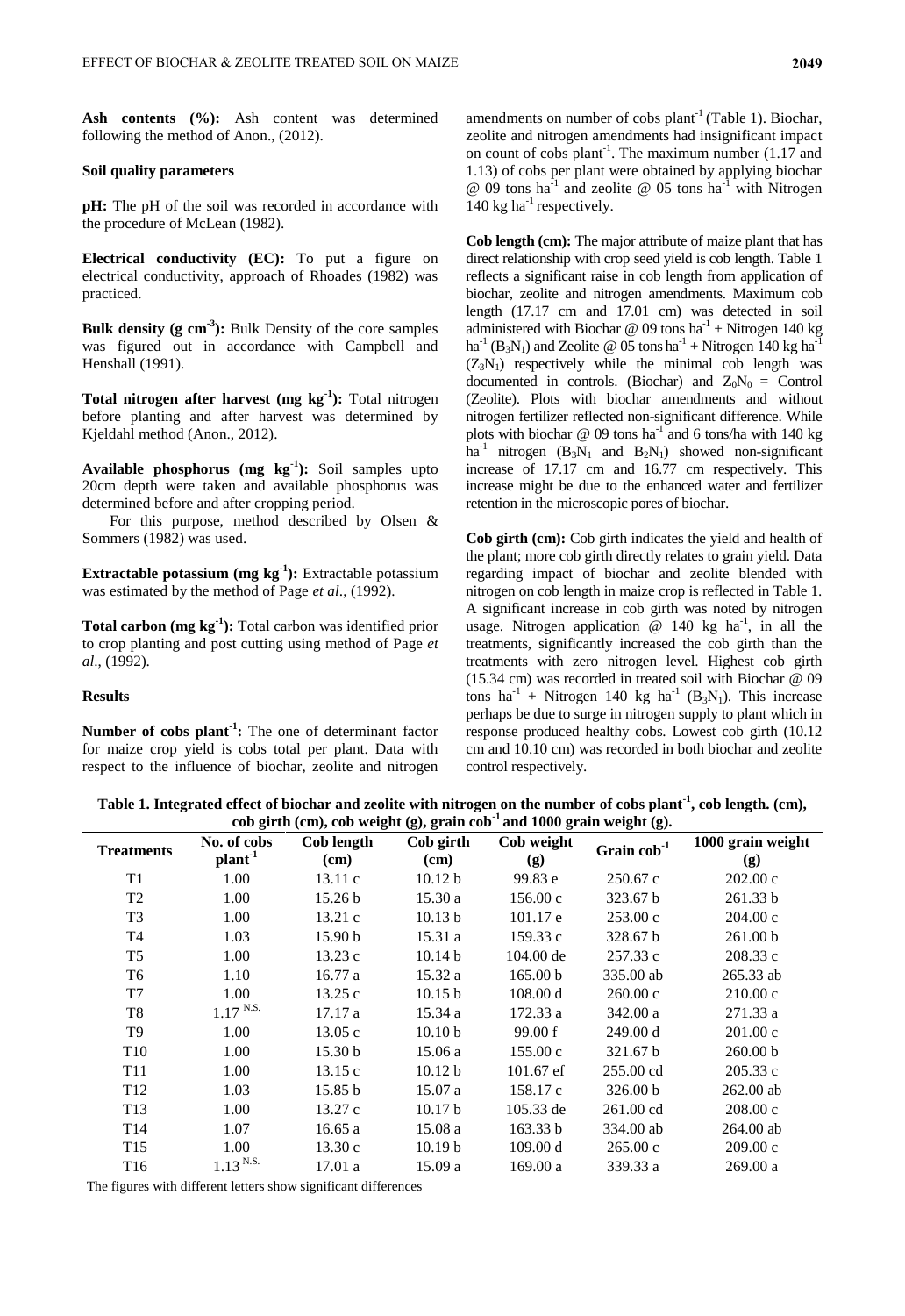**Cob weight (g):** Cob weight is an important characteristic of maize plant in terms of its economic yield. Significant increase was noted by the administration of biochar and zeolite combined with nitrogen (Table 1). Maximum cob weight (172.33 g and 169.0 g) was noted in Biochar application @ 09 tons  $ha^{-1}$  + Nitrogen 140 kg  $ha^{-1}$  (B<sub>3</sub>N<sub>1</sub>) and Zeolite @ 05 tons  $ha^{-1}$  + Nitrogen 140 kg  $ha^{-1}$  (Z<sub>3</sub>N<sub>1</sub>) respectively accompanied by Biochar @ 6 tons ha<sup>-1</sup> + Nitrogen 140 kg ha<sup>-1</sup> (B<sub>2</sub>N<sub>1</sub>)165 g and Zeolite @ 03 tons ha<sup>-1</sup> + Nitrogen 140 kg ha<sup>-1</sup> ( $Z_2N_1$ ) 163.33 g while minimum cob weight (99.83 g and 99 g) was observed in  $B_0N_0$  and  $Z_0N_0$ respectively. In treatments with biochar application max cob weight (172.33 g) was witnessed in treatment Biochar @ 09 tons ha<sup>-1</sup> + Nitrogen 140 kg ha<sup>-1</sup> (B<sub>3</sub>N<sub>1</sub>) followed by Biochar @ 6 tons  $ha^{-1}$  + Nitrogen 140 kg  $ha^{-1}$  (B<sub>2</sub>N<sub>1</sub>) 165 g, Biochar @ 03 tons  $ha^{-1}$  + Nitrogen 140 kg  $ha^{-1}$  (B<sub>1</sub>N<sub>1</sub>) 159.33 g, Biochar @ 0 tons  $ha^{-1}$  + Nitrogen 140 kg  $ha^{-1}$  (B<sub>0</sub>N<sub>1</sub>) 156 g, Biochar @ 09 tons  $ha^{-1}$  + Nitrogen 0 kg  $ha^{-1}$  (B<sub>3</sub>N<sub>0</sub>) 108 g, Biochar @ 6 tons ha<sup>-1</sup> + Nitrogen 0 kg ha<sup>-1</sup> (B<sub>2</sub>N<sub>0</sub>) 104 g, Biochar @ 03 tons  $ha^{-1}$  + Nitrogen 0 kg  $ha^{-1}$  (B<sub>1</sub>N<sub>0</sub>) and control 99.83 g.

Grain cob<sup>1</sup>: In maize production grains per cob is a critical criterion that is equivalent to economic yield. Grain per cob data of maize crop treated with biochar, zeolite and nitrogen (Table 1). In Biochar @ 09 tons ha-1 + Nitrogen 140 kg ha<sup>-1</sup> (B<sub>3</sub>N<sub>1</sub>) and Zeolite @ 05 tons ha<sup>-1</sup> + Nitrogen 140 kg ha<sup>-1</sup>  $(Z_3N_1)$  maximum grains per cob 343 and 339.33 respectively were observed while least number of kernels per cob were observed in  $B_0N_0$  and  $Z_0N_0$ . Soil treated with Biochar @ 09 tons ha<sup>-1</sup> + Nitrogen  $140$  kg ha<sup>-1</sup> (B<sub>3</sub>N<sub>1</sub>) produced highest grains per cob 343 followed by Biochar @ 6 tons  $ha^{-1}$  + Nitrogen 140 kg  $ha^{-1}$  $(B_2N_1)$  335, Biochar @ 03 tons ha<sup>-1</sup> + Nitrogen 140 kg ha<sup>-1</sup> 1  $(B_1N_1)$  328. Sole biochar application @ 09 tons ha<sup>-1</sup> without urea produced 260 seeds per cob which are more than the control i.e. 250.67.

**1000 grain weight (g):** A direct relation to every cereal crop in terms of economic yield is grain weight. A notable increase in 1000 grain weight was noted by biochar and zeolite usage blended with nitrogen (Table 1). The supreme 1000 grain weight (271.33 g and 269 g) was logged in Biochar @ 09 tons  $ha^{-1}$  + Nitrogen 140 kg  $ha^{-1}$  (B<sub>3</sub>N<sub>1</sub>) and Zeolite @ 05 tons  $ha^{-1}$  + Nitrogen 140 kg  $ha^{-1}$  (Z<sub>3</sub>N<sub>1</sub>) respectively. Biochar amendment @ Biochar 09 tons  $ha^{-1}$  + Nitrogen 140 kg ha<sup>-1</sup> (B<sub>3</sub>N<sub>1</sub>) produced grains with more weight than the other treatments. Highest 1000 grain weight (271.33 g) was noted in Biochar @ 09 tons  $ha^{-1}$  + Nitrogen 140 kg ha<sup>-1</sup> (B<sub>3</sub>N<sub>1</sub>) followed by Biochar @ 6 tons ha<sup>-1</sup> + Nitrogen 140 kg ha<sup>-1</sup> (B<sub>2</sub>N<sub>1</sub>) 265.33 g and Biochar @ 03 tons ha<sup>-1</sup> + Nitrogen 140 kg ha<sup>-1</sup> (B<sub>1</sub>N<sub>1</sub>) 261 g. Zeolite application @ 05 tons  $ha^{-1}$  + Nitrogen 140 kg  $ha^{-1}$  (Z<sub>3</sub>N<sub>1</sub>) showed the highest (269 g) significant results followed by zeolite @ 03 tons  $ha^{-1}$  + Nitrogen 140 kg  $ha^{-1}$  (Z<sub>2</sub>N<sub>1</sub>) 264 g and @ 1 ton ha<sup>-1</sup> + Nitrogen 140 kg ha<sup>-1</sup>  $(Z_1N_1)$  262 g.

Seed yield (kg ha<sup>-1</sup>): Seed yield is the parameter of utter importance and main objective of any study on cereal crop. Data regarding seed yield showed a significant increase with biochar and zeolite administration blended with nitrogen (Table 2). Highest grain yield  $(4499 \text{ kg ha}^{-1})$ was observed in Biochar @ 09 tons  $ha^{-1}$  + Nitrogen 140 kg ha<sup>-1</sup> (B<sub>3</sub>N<sub>1</sub>) accompanied by Zeolite @ 05 tons ha<sup>-1</sup> + Nitrogen 140 kg ha<sup>-1</sup> ( $Z_3N_1$ ) that is 4442 kg ha<sup>-1</sup>. Biochar soil amendment Biochar @ 09 tons  $ha^{-1}$  + Nitrogen 140 kg ha<sup>-1</sup> (B<sub>3</sub>N<sub>1</sub>) produced maximum (4499 kg ha<sup>-1</sup>) seed yield, 4339 kg ha<sup>-1</sup> and 4261 kg ha<sup>-1</sup> seed yield was produced by application of Biochar  $@$  6 tons ha<sup>-1</sup> + Nitrogen 140 kg ha<sup>-1</sup> (B<sub>2</sub>N<sub>1</sub>) and Biochar @ 03 tons ha<sup>-1</sup> + Nitrogen 140 kg ha<sup>-1</sup> (B<sub>1</sub>N<sub>1</sub>) subsequently. Biochar @ 09 tons  $ha^{-1}$  + Nitrogen 0 kg  $ha^{-1}$  ( $B_3N_0$ ) also showed significant increase 3142 kg ha<sup>-1</sup> in seed yield than  $B_2N_0$ and  $B_1N_0$ . Similarly, Zeolite also improved the seed yield (Ming and Mumpton, 1989). Zeolite @ 05 tons  $ha^{-1}$  + Nitrogen 140 kg ha<sup>-1</sup> ( $Z_3N_1$ ) gave seed yield of 4442 kg ha<sup>-1</sup> followed by  $Z_2N_1$  4293 kg ha<sup>-1</sup> and  $Z_1N_1$  4263.3 kg ha<sup>-1</sup>. Solitary zeolite application in  $Z_3N_0$  (05 tons ha<sup>-1</sup> + Nitrogen  $\overline{0}$  kg ha<sup>-1</sup>) also significantly increased the seed yield (3119.7 kg ha<sup>-1</sup>) than  $Z_2N_0(03 \text{ tons ha}^{-1} + \text{Nitrogen 0})$ kg ha<sup>-1</sup>) and  $Z_1N_0(1 \text{ ton ha}^{-1} + \text{Nitrogen 0 kg ha}^{-1}).$ 

**Table 2. Integrated effect of biochar and zeolite with nitrogen on seed yield (kg ha-1 ), biological yield**   $(kg ha<sup>-1</sup>)$  and harvest index  $(\%).$ 

| $\frac{1}{2}$ and $\frac{1}{2}$ and $\frac{1}{2}$ and $\frac{1}{2}$ and $\frac{1}{2}$ and $\frac{1}{2}$ and $\frac{1}{2}$ and $\frac{1}{2}$ and $\frac{1}{2}$ and $\frac{1}{2}$ and $\frac{1}{2}$ and $\frac{1}{2}$ and $\frac{1}{2}$ and $\frac{1}{2}$ and $\frac{1}{2}$ and $\frac{1}{2}$ a |                        |                              |                       |  |  |
|-----------------------------------------------------------------------------------------------------------------------------------------------------------------------------------------------------------------------------------------------------------------------------------------------|------------------------|------------------------------|-----------------------|--|--|
| <b>Treatments</b>                                                                                                                                                                                                                                                                             | Seed yield $(kg ha-1)$ | Biological yield $(kg ha-1)$ | Harvest index $(\% )$ |  |  |
| T1                                                                                                                                                                                                                                                                                            | 3030.0 e               | 10049 f                      | 30.15c                |  |  |
| T <sub>2</sub>                                                                                                                                                                                                                                                                                | 4201.3 c               | 13197 d                      | 31.83 a               |  |  |
| T <sub>3</sub>                                                                                                                                                                                                                                                                                | 3037.0 e               | 10102 f                      | 30.07c                |  |  |
| T4                                                                                                                                                                                                                                                                                            | 4261.0c                | 13652 c                      | $31.21$ ab            |  |  |
| T <sub>5</sub>                                                                                                                                                                                                                                                                                | 3063.0 e               | $10145$ ef                   | 30.20c                |  |  |
| T6                                                                                                                                                                                                                                                                                            | 4339.0 b               | 14103 b                      | 30.77 bc              |  |  |
| T <sub>7</sub>                                                                                                                                                                                                                                                                                | 3142.0 d               | 10229 e                      | 30.71 bc              |  |  |
| T8                                                                                                                                                                                                                                                                                            | 4499.0 a               | 14712 a                      | $30.68$ bc            |  |  |
| T9                                                                                                                                                                                                                                                                                            | 3021.7 e               | 9996 f                       | 30.23 e               |  |  |
| T <sub>10</sub>                                                                                                                                                                                                                                                                               | 4210.7c                | 13211 d                      | 31.87 a               |  |  |
| T <sub>11</sub>                                                                                                                                                                                                                                                                               | 3035.0 e               | 10118 e                      | 30.36 de              |  |  |
| T <sub>12</sub>                                                                                                                                                                                                                                                                               | 4263.3 bc              | 13550 c                      | 31.47 b               |  |  |
| T <sub>13</sub>                                                                                                                                                                                                                                                                               | 3049.7 de              | 10198 e                      | 30.27 e               |  |  |
| T <sub>14</sub>                                                                                                                                                                                                                                                                               | 4293.0 b               | 13995 b                      | 30.68 cd              |  |  |
| T <sub>15</sub>                                                                                                                                                                                                                                                                               | 3119.7 d               | 10168 e                      | 30.36 de              |  |  |
| T <sub>16</sub>                                                                                                                                                                                                                                                                               | 4442.0 a               | 14521 a                      | 30.77 c               |  |  |

The figures with different letters show significant differences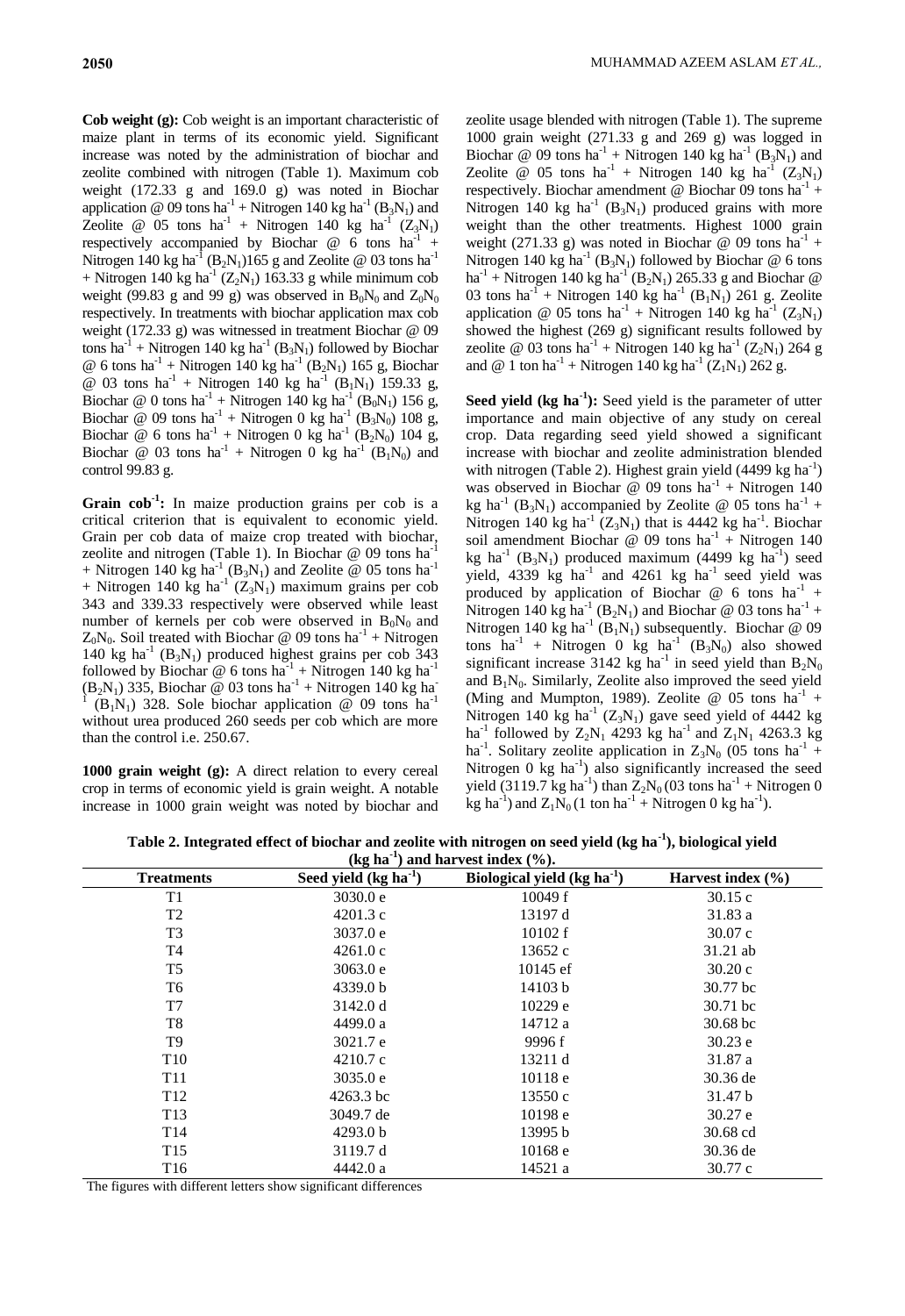| CONCENT (70) and ash Content (70). |                         |                          |                     |  |  |
|------------------------------------|-------------------------|--------------------------|---------------------|--|--|
| <b>Treatments</b>                  | Protein content $(\% )$ | Carbohydrate content (%) | Ash content $(\% )$ |  |  |
| T <sub>1</sub>                     | 6.430h                  | 73.17 a                  | 1.178d              |  |  |
| T <sub>2</sub>                     | 8.050d                  | 71.81 e                  | 1.320c              |  |  |
| T <sub>3</sub>                     | $6.787$ g               | 72.70 <sub>b</sub>       | 1.189d              |  |  |
| T4                                 | 8.347 c                 | 71.68 f                  | 1.340 b             |  |  |
| T <sub>5</sub>                     | 7.013 f                 | 72.40 c                  | 1.187d              |  |  |
| T6                                 | 8.650 b                 | 71.53 g                  | $1.345$ ab          |  |  |
| T7                                 | 7.233 e                 | 72.07 d                  | 1.189d              |  |  |
| T8                                 | 8.937 a                 | 71.36h                   | 1.351a              |  |  |
| T9                                 | 6.430 h                 | 73.16 a                  | 1.182 f             |  |  |
| T <sub>10</sub>                    | 7.913 d                 | 71.82 e                  | 1.328d              |  |  |
| T <sub>11</sub>                    | $6.700$ g               | 72.72 b                  | $1.185$ ef          |  |  |
| T <sub>12</sub>                    | 8.217 c                 | 71.69 f                  | 1.337c              |  |  |
| T <sub>13</sub>                    | 6.887f                  | 72.43 c                  | 1.189e              |  |  |
| T14                                | 8.547 b                 | 71.57 g                  | 1.343 b             |  |  |
| T <sub>15</sub>                    | 7.190 e                 | 72.09 d                  | 1.187 e             |  |  |
| T <sub>16</sub>                    | 8.803a                  | 71.38h                   | 1.350a              |  |  |

**Table 3. Integrated effect of biochar and zeolite with nitrogen on protein content (%), carbohydrate content (%) and ash content (%).**

The figures with different letters show significant differences

**Biological yield (kg ha-1 ):** In corn, because of its usage in silage making and other household purposes, biological yield is also considered a vital parameter. In Table 2 data regarding biological yield reflected a notable enhancement with maximum in Biochar @ 09 tons  $ha^{-1}$  + Nitrogen 140 kg ha<sup>-1</sup> (B<sub>3</sub>N<sub>1</sub>) and Zeolite @ 05 tons ha<sup>-1</sup> + Nitrogen 140 kg ha<sup>-</sup>  $1 (Z_3 N_1) 14712$  kg ha<sup>-1</sup> and 14521 kg ha<sup>-1</sup> respectively. While, minimum yield was observed in controls  $B_0N_0$  and  $Z_0N_0$ . Biochar @ 09 tons  $ha^{-1}$  + Nitrogen 140 kg  $ha^{-1}$  (B<sub>3</sub>N<sub>1</sub>) substantially enhanced crop biological yield to maximum of 14712 kg ha<sup>-1</sup> accompanied by Biochar @ 6 tons ha<sup>-1</sup> + Nitrogen 140 kg ha<sup>-1</sup> (B<sub>2</sub>N<sub>1</sub>) 14103 kg ha<sup>-1</sup>, Biochar @ 03 tons ha<sup>-1</sup> + Nitrogen 140 kg ha<sup>-1</sup> (B<sub>1</sub>N<sub>1</sub>) 13652 kg ha<sup>-1</sup>. Sole biochar application  $@$  09 tons  $ha^{-1}$  without nitrogen also significantly increased crop biological yield. Likewise, Zeolite @ 05 tons  $ha^{-1}$  + Nitrogen 140 kg  $ha^{-1}$  (Z<sub>3</sub>N<sub>1</sub>) produced biological yield of 14712 kg ha<sup>-1</sup> followed by  $Z_2N_1$ 13995 kg ha<sup>-1</sup> and  $Z_1N_1$  13550 kg ha<sup>-1</sup>.

**Harvest index (%):** Data pertinent to harvest index is documented in Table 2.  $B_0N_1$  and  $Z_0N_1$  showed significant increase in harvest index it was minimum in both controls.  $B_1N_1$  is at par with  $B_0N_1$ .

#### **Quality parameters**

**Protein content (%):** Protein is essential part of human nutrition and diet. Corn is one of the cereals which has high amount of protein in it. Data regarding protein content influenced by biochar and zeolite blended with nitrogen is presented in Table 3. Highest percentage (8.937% and 8.803%) of protein was recorded in Biochar @ 09 tons ha<sup>-1</sup> + Nitrogen 140 kg ha<sup>-1</sup> (B<sub>3</sub>N<sub>1</sub>) and Zeolite @ 05 tons  $ha^{-1}$  + Nitrogen 140 kg  $ha^{-1}$  (Z<sub>3</sub>N<sub>1</sub>) respectively. Biochar @ 09 tons  $ha^{-1}$  + Nitrogen 140 kg ha<sup>-1</sup> (B<sub>3</sub>N<sub>1</sub>) upsurged protein percentage in corn significantly (8.937%) followed by Biochar  $@$  6 tons ha<sup>-1</sup> + Nitrogen 140 kg ha<sup>-1</sup> (B<sub>2</sub>N<sub>1</sub>) 8.65% and Biochar @ 03 tons ha<sup>-1</sup> + Nitrogen 140 kg ha<sup>-1</sup> (B<sub>1</sub>N<sub>1</sub>) 8.345%. Lowest protein percentage was observed in control  $(B_0N_0)$ . In the same way, zeolite @ 05 tons  $ha^{-1}$  + Nitrogen 140 kg  $ha^{-1}$  $(Z_3N_1)$  also proved helpful in bringing significant increase  $(8.803\%)$  in protein content of maize followed by  $Z_2N_1$ 8.547% and  $Z_1N_1$  8.217%.

**Carbohydrate contents (%):** Carbohydrates occupy the major portion in cereal nutritional value. In Table 3 data regarding carbohydrate content shows that minimum carbohydrate content (71.36% and 71.38%) were observed in Biochar @ 09 tons  $ha^{-1}$  + Nitrogen 140 kg ha 1  $(B_3N_1)$  and Zeolite @ 05 tons ha<sup>-1</sup> + Nitrogen 140 kg ha<sup>-1</sup>  ${}^{1}$  (Z<sub>3</sub>N<sub>1</sub>), respectively.

Ash contents (%): Ash contents are mainly composed of salts and inorganic constituents. Table 3 showed that high amount of ash percentage (1.351% and 1.35%) was observed in Biochar @ 09 tons  $ha^{-1}$  + Nitrogen 140 kg ha 1  $(B_3N_1)$  and Zeolite @ 05 tons ha<sup>-1</sup> + Nitrogen 140 kg ha<sup>-1</sup> 1  $(Z_3N_1)$ , respectively. While, minimum amount of ash content was present in both controls  $B_0N_0$  and  $Z_0N_0$ . This surge in ash matter was mainly because of improved availability of nutrients to the plant by application of biochar and zeolite. Administration of biochar and zeolite improved the nutrient use efficiency which in turn resulted into more nutrient deposition in the maize grains producing higher level of ashes.

#### **Soil parameters**

**pH of the soil:** The major attribute which regulates the availability of nutrients to plants and overall productivity is the pH level of the soil. Both biochar and zeolite had no impact on the said property of the soil, after 3 years of their application (Table 4). Biochar application in  $2<sup>nd</sup>$  year @ Biochar @ 09 tons ha<sup>-1</sup> + Nitrogen 140 kg ha<sup>-1</sup> (B<sub>3</sub>N<sub>1</sub>) and 6 tons  $ha^{-1}$  + Nitrogen 140 kg  $ha^{-1}$  (B<sub>2</sub>N<sub>1</sub>) significantly increased the soil pH while after  $3<sup>rd</sup>$  year all treatments of biochar shows pH value at par.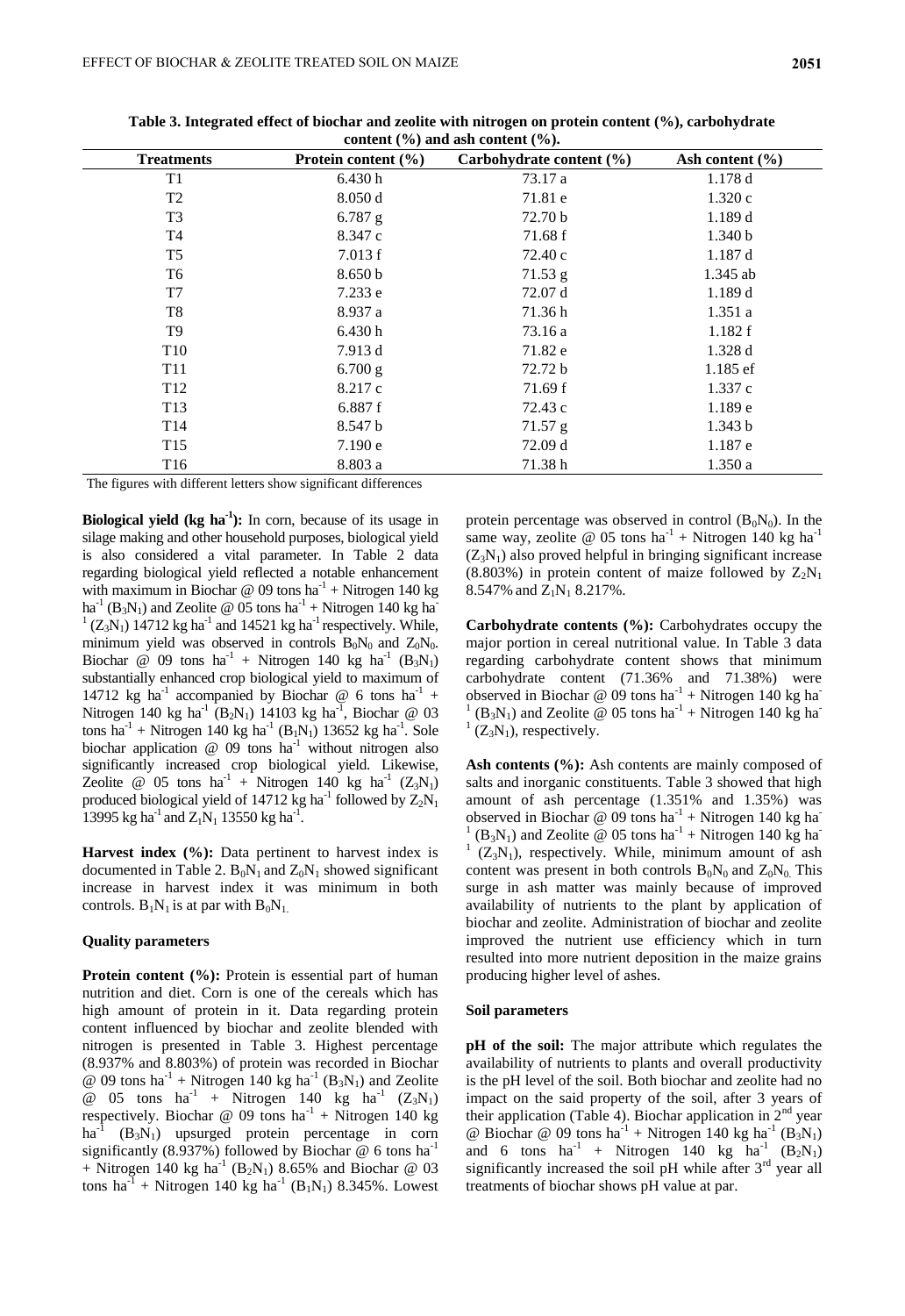| <b>Treatments</b> | pH of the soil    |           | ืัง ∖⊟ "<br>EC of the soil |                   | Bulk density $(g \text{ cm}^{-3})$ of the soil |                    |
|-------------------|-------------------|-----------|----------------------------|-------------------|------------------------------------------------|--------------------|
|                   | Year 2            | Year 3    | <b>Year 2</b>              | Year 3            | Year 2                                         | Year 3             |
| T1                | 7.37 <sub>b</sub> | 7.38      | 47.9 <sub>e</sub>          | 48.2 f            | 1.497a                                         | 1.499a             |
| T <sub>2</sub>    | 7.37 <sub>b</sub> | 7.38      | 48.4 d                     | 48.7 f            | 1.498 a                                        | 1.497a             |
| T <sub>3</sub>    | 7.37 <sub>b</sub> | 7.38      | 51.8 c                     | 50.3 <sub>e</sub> | 1.485 b                                        | 1.486 b            |
| T <sub>4</sub>    | 7.38 <sub>b</sub> | 7.38      | 52.1 c                     | 50.9d             | 1.487 b                                        | 1.487 <sub>b</sub> |
| T <sub>5</sub>    | 7.40a             | 7.39      | 55.6 b                     | 54.9 c            | 1.476c                                         | 1.476c             |
| T6                | 7.40a             | 7.39      | 55.9 b                     | 55.3 c            | 1.473c                                         | 1.475c             |
| T7                | 7.41a             | 7.39      | 65.6 a                     | 66.6 <sub>b</sub> | 1.454 d                                        | 1.458d             |
| T <sub>8</sub>    | 7.41a             | 7.39 N.S. | 65.8 a                     | 67.1 a            | 1.456d                                         | 1.459d             |
| T <sub>9</sub>    | 7.38              | 7.39      | 51.3 d                     | 51.1 d            | 1.496a                                         | 1.496a             |
| T <sub>10</sub>   | 7.38              | 7.39      | 51.4 d                     | 52.3 c            | 1.495a                                         | 1.496a             |
| T <sub>11</sub>   | 7.38              | 7.38      | 52.9c                      | 52.1 c            | 1.480 bc                                       | 1.481 bc           |
| T <sub>12</sub>   | 7.38              | 7.39      | 53.7 c                     | 52.6c             | 1.481 b                                        | 1.483 b            |
| T <sub>13</sub>   | 7.38              | 7.39      | 56.3 <sub>b</sub>          | 58.1 b            | 1.478 cd                                       | 1.479c             |
| T <sub>14</sub>   | 7.38              | 7.39      | 56.3 <sub>b</sub>          | 58.4 b            | 1.476 d                                        | 1.476 d            |
| T <sub>15</sub>   | 7.38              | 7.39      | 61.7 a                     | 63.2 a            | 1.467 e                                        | 1.468 e            |
| T <sub>16</sub>   | 7.38 N.S.         | 7.38 N.S. | 61.8 a                     | 63.4 a            | 1.466 e                                        | 1.469 e            |

**Table 4. Integrated effect of biochar and zeolite with nitrogen on pH of the soil, EC of the soil and bulk density (g cm-3 ) of the soil.**

The figures with different letters show significant differences

**Electrical conductivity of the soil:** Electrical conductivity (EC) of the soil is indication of the nutrient's quantity. Biochar @ 09 tons  $ha^{-1}$  + Nitrogen 140 kg  $ha^{-1}$  ( $B_3N_1$ ) and Zeolite @ 05 tons  $ha^{-1}$  + Nitrogen 140 kg  $ha^{-1}$  (Z<sub>3</sub>N<sub>1</sub>) showed maximum (67.1 and 63.2) value of EC after  $3<sup>rd</sup>$ year of their administration. Biochar @ 09 tons  $ha^{-1}$  + Nitrogen 140 kg ha<sup>-1</sup> (B<sub>3</sub>N<sub>1</sub>) showed maximum value (67.1) of EC followed by  $B_3N_0$  (66.6),  $B_2N_1$  (55.3) and  $B_2N_0$  (54.9) after  $3<sup>rd</sup>$  year of their application. After  $2<sup>nd</sup>$  year of biochar application maximum EC value was also observed in  $B_3N_1$ while  $B_3N_0$  was at par with the later one. Zeolite in the same manner also increased the soil EC. Maximum EC (63.2) after  $3<sup>rd</sup>$  year was observed in zeolite treatment @ 05 tons ha<sup>-1</sup> + Nitrogen 140 kg ha<sup>-1</sup> ( $Z_3N_1$ ) accompanied by zeolite @ 05 tons  $ha^{-1}$  + Nitrogen 0 kg  $ha^{-1}$  (Z<sub>3</sub>N<sub>0</sub>). While,  $Z_2N_1$  was at par with later (Table 4).

**Bulk density (g cm-3 ):** The attribute of soil that determines the plant root penetration, water and nutrient availability, is bulk deensity. Data regarding influence of biochar and zeolite blended with nitrogen on bulk density of soil is reflected in Table 4. Both biochar and zeolite considerably decreased bulk density of soil after  $2<sup>nd</sup>$  as well as  $3<sup>rd</sup>$  year of their application. After  $3<sup>rd</sup>$  year maximum drop in bulk density (1.458) was witnessed in biochar treatment @ 09 tons ha<sup>-1</sup> + Nitrogen 0 kg ha<sup>-1</sup> (B<sub>3</sub>N<sub>0</sub>) followed by Biochar @ 09 tons ha<sup>-1</sup> + Nitrogen 140 kg ha<sup>-1</sup> (B<sub>3</sub>N<sub>1</sub>) 1.459, Biochar @ 6 tons ha<sup>-1</sup> + Nitrogen 140 kg ha<sup>-1</sup> (B<sub>2</sub>N<sub>1</sub>) 1.475, Biochar @ 6 tons ha<sup>-1</sup> + Nitrogen 0 kg ha<sup>-1</sup> (B<sub>2</sub>N<sub>0</sub>) 1.476, Biochar @ 03 tons ha<sup>-1</sup> + Nitrogen 0 kg ha<sup>-1</sup> (B<sub>1</sub>N<sub>0</sub>) 1.486, Biochar @ 03 tons ha<sup>-1</sup> + Nitrogen 140 kg ha<sup>-1</sup> (B<sub>1</sub>N<sub>1</sub>) 1.487, Biochar @ 0 tons ha<sup>-1</sup> + Nitrogen 140 kg ha<sup>-1</sup> (B<sub>0</sub>N<sub>1</sub>) 1.497 and control 1.499. Likewise, zeolite application also minimizes the bulk density of soil after  $2<sup>nd</sup>$  and  $3<sup>rd</sup>$  year of its application. zeolite @ 05 tons  $ha^{-1}$  + Nitrogen 0 kg  $ha^{-1}$  (Z<sub>3</sub>N<sub>0</sub>) showed minimum  $(1.468)$  value followed by zeolite @ 05 tons ha<sup>-1</sup> + Nitrogen 140 kg ha<sup>-1</sup> ( $Z_3N_0$ ) 1.469 after 3<sup>rd</sup> year.

**Total nitrogen after harvest (mg kg-1 ):** Nitrogen is a vital primary nutrient which is vital for plant growth and

development. In Table 5, data regarding total nitrogen after harvest is presented. Both biochar and zeolite in boosted the total nitrogen after harvest. After  $3<sup>rd</sup>$  year of biochar application, they increased the total nitrogen after harvest significantly. Biochar @ 09 tons  $ha^{-1}$  + Nitrogen 140 kg  $ha^{-1}$  $(B_3N_1)$  showed maximum value (2.63 mg kg<sup>-1</sup>) of total nitrogen after harvest followed by Biochar  $@$  6 tons ha<sup>-1</sup> + Nitrogen 140 kg ha<sup>-1</sup> (B<sub>2</sub>N<sub>1</sub>) 1.94 mg kg<sup>-1</sup>, Biochar @ 03 tons  $ha^{-1}$  + Nitrogen 140 kg  $ha^{-1}$  (B<sub>1</sub>N<sub>1</sub>) 1.71 mg kg<sup>-1</sup> and Biochar @ 0 ton ha<sup>-1</sup> + Nitrogen 140 kg ha<sup>-1</sup> (B<sub>0</sub>N<sub>1</sub>) 1.29 mg kg<sup>-1</sup> . Minimum value was documented in control  $(B_0N_0)$ . After  $2^{nd}$ year similar trend was observed. Zeolite after 3<sup>rd</sup> year of its application showed better results than that of biochar. Zeolite  $\omega$  05 tons ha<sup>-1</sup> + Nitrogen 140 kg ha<sup>-1</sup> (Z<sub>3</sub>N<sub>1</sub>) maximized total nitrogen to 3.18 mg  $kg^{-1}$  followed by 03 tons ha<sup>-1</sup> + Nitrogen 140 kg ha<sup>-1</sup> (Z<sub>2</sub>N<sub>1</sub>) 2.19 mg kg<sup>-1</sup> and 1 ton ha<sup>-1</sup> + Nitrogen 140 kg ha<sup>-1</sup> ( $Z_1N_1$ ) 1.91 mg kg<sup>-1</sup>. After 2<sup>nd</sup> year zeolite also provided best results.

**Available phosphorus (mg kg-1 ):** Phosphorus is a vital plant nutrient which has major role in cell division, photosynthesis and respiration. Effect of biochar and zeolite combined with nitrogen showed a significant increase in available phosphorus (Table 5).  $3<sup>rd</sup>$  year data showed maximum available phosphorus (7.76 mg  $\text{kg}^{-1}$  and 7.34 mg  $\text{kg}^{-1}$ ) with Biochar tratment @ 09 tons  $ha^{-1}$  + Nitrogen 0 kg  $ha^{-1}$  (B<sub>3</sub>N<sub>0</sub>) and Zeolite @ 05 tons  $ha^{-1}$  + Nitrogen 0 kg  $ha^{-1}$  (Z<sub>3</sub>N<sub>0</sub>) respectively. Biochar @ 09 tons  $ha^{-1}$  + Nitrogen 0 kg  $ha^{-1}$  $(B_3N_0)$  showed maximum increase in value (7.76 mg kg<sup>-1</sup>) of available phosphorus followed by Biochar  $@$  09 tons ha<sup>-1</sup> + Nitrogen 140 kg ha<sup>-1</sup> (B<sub>3</sub>N<sub>1</sub>) 7.70 mg kg<sup>-1</sup>, Biochar @ 6 tons ha<sup>-1</sup> + Nitrogen 0 kg ha<sup>-1</sup> (B<sub>2</sub>N<sub>0</sub>) 6.80 mg kg<sup>-1</sup> and Biochar @ 6 tons ha<sup>-1</sup> + Nitrogen 140 kg ha<sup>-1</sup> (B<sub>2</sub>N<sub>1</sub>) 6.79 mg kg<sup>-1</sup>, after  $3<sup>rd</sup>$  year of application.  $2<sup>nd</sup>$  year results for available phosphorus showed similar pattern with slight difference. Similarly, zeolite increased phosphorus availability to plants. On  $3<sup>rd</sup>$  year, Zeolite @ 05 tons ha<sup>-1</sup> + Nitrogen 0 kg ha<sup>-1</sup>  $(Z_3N_0)$  showed significant increase of 7.34 mg kg<sup>-1</sup> slightly more than previous year that was  $7.30 \text{ mg kg}^{-1}$ . Results for  $Z_3N_1$  were at par with previously mentioned  $Z_3N_0$ .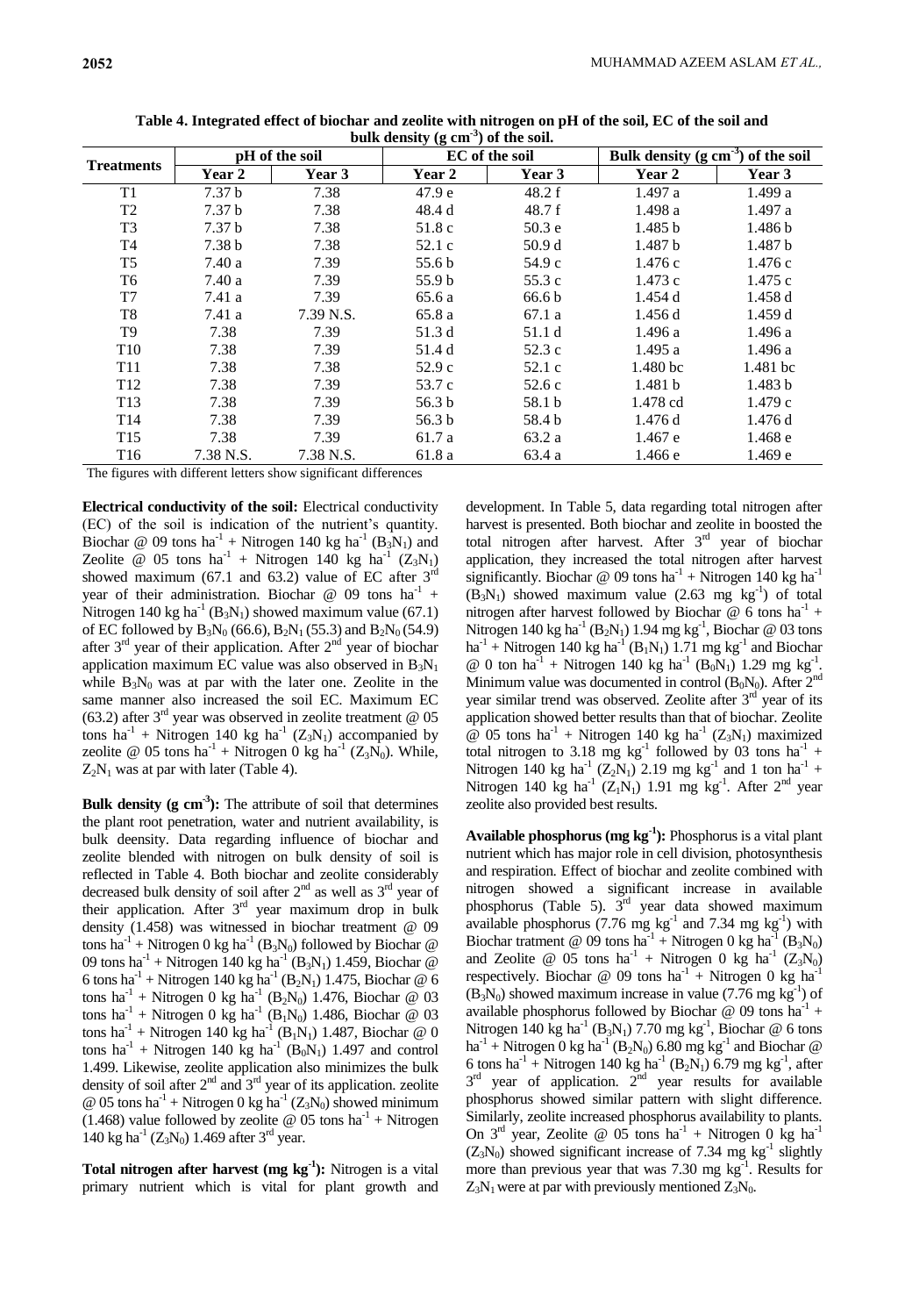| <b>Treatments</b> | Total nitrogen $(mg kg-1)$<br>after harvest |                   | <b>Available phosphorus</b><br>$(mg kg-1)$ |                   | <b>Extractable potassium</b><br>$(mg kg-1)$ |          |
|-------------------|---------------------------------------------|-------------------|--------------------------------------------|-------------------|---------------------------------------------|----------|
|                   | Year 2                                      | Year 3            | Year 2                                     | Year 3            | Year 2                                      | Year 3   |
| T1                | $1.01$ g                                    | $0.81$ g          | 2.83e                                      | 2.85 e            | 51.69 d                                     | 52.70 d  |
| T <sub>2</sub>    | 1.30d                                       | 1.29d             | 2.79 e                                     | 2.74f             | 52.55 d                                     | 51.95 d  |
| T <sub>3</sub>    | $1.02$ g                                    | $0.83$ g          | 4.60d                                      | 4.65d             | 72.46 c                                     | 74.54 c  |
| T4                | 1.63c                                       | 1.71c             | 4.67c                                      | 4.63d             | 71.40 c                                     | 71.95c   |
| T <sub>5</sub>    | 1.11f                                       | 0.98f             | 6.76 <sub>b</sub>                          | 6.80c             | 95.25 b                                     | 94.34 b  |
| T <sub>6</sub>    | 1.87 <sub>b</sub>                           | 1.94 <sub>b</sub> | 6.74 <sub>b</sub>                          | 6.79 с            | 97.04 b                                     | 91.87 b  |
| T <sub>7</sub>    | 1.20e                                       | 1.10e             | 7.75a                                      | 7.76 a            | 140.67a                                     | 143.56 a |
| T8                | 2.60a                                       | 2.63a             | 7.79a                                      | 7.70 <sub>b</sub> | 137.50 a                                    | 141.74 a |
| T <sub>9</sub>    | 0.94 <sub>h</sub>                           | 0.81 <sub>h</sub> | 3.11d                                      | 3.12d             | 38.60 d                                     | 37.31 d  |
| T <sub>10</sub>   | 1.67e                                       | 1.51d             | 3.14d                                      | 3.11d             | 39.54 d                                     | 36.19d   |
| T <sub>11</sub>   | $1.01$ g                                    | $0.98$ g          | 5.40c                                      | 5.40c             | 83.13 c                                     | 79.76 c  |
| T <sub>12</sub>   | 1.49c                                       | 1.91c             | 5.41 c                                     | 5.38 c            | 84.39 c                                     | 81.20 c  |
| T13               | 1.09 f                                      | 1.02 f            | 6.16 <sub>b</sub>                          | 6.17 <sub>b</sub> | 109.14 b                                    | 112.14 b |
| T <sub>14</sub>   | 1.67 <sub>b</sub>                           | 2.19 <sub>b</sub> | 6.13 <sub>b</sub>                          | 6.16 <sub>b</sub> | 106.75 b                                    | 109.74 b |
| T <sub>15</sub>   | 1.29d                                       | 1.20e             | 7.30a                                      | 7.34 a            | 125.56 a                                    | 128.25 a |
| T <sub>16</sub>   | 3.09a                                       | 3.18a             | 7.31 a                                     | 7.31 a            | 128.02 a                                    | 130.34 a |

**Table 5. Integrated effect of biochar and zeolite with nitrogen on total nitrogen (mg kg-1 ) after harvest,**  $\alpha$  available phosphorus (mg kg $^{-1}$ ) and extractable potassium (mg kg $^{-1}$ ).

The figures with different letters show significant differences

**Table 6. Integrated effect of biochar and zeolite with nitrogen on total carbon (mg kg-1 ) in the soil.**

| <b>Treatments</b> | Total carbon $(mg kg^{-1})$ in the soil |                   |  |  |
|-------------------|-----------------------------------------|-------------------|--|--|
|                   | Year 2                                  | <b>Year 3</b>     |  |  |
| T1                | 5.31 d                                  | 5.22 d            |  |  |
| T <sub>2</sub>    | 5.34 d                                  | 5.25 d            |  |  |
| T3                | 6.42 c                                  | 6.31 c            |  |  |
| T <sub>4</sub>    | 6.39 c                                  | 6.33 c            |  |  |
| T5                | 8.53 b                                  | 8.56 b            |  |  |
| T <sub>6</sub>    | 8.51 b                                  | 8.59 h            |  |  |
| T7                | 12.06a                                  | 12.12a            |  |  |
| T <sub>8</sub>    | 12.10a                                  | 12.14a            |  |  |
| T9                | 7.67 d                                  | 7.02d             |  |  |
| T <sub>10</sub>   | 7.69 d                                  | 7.01 d            |  |  |
| T <sub>11</sub>   | 8.05c                                   | 7.79 c            |  |  |
| T <sub>12</sub>   | 8.06c                                   | 7.77 c            |  |  |
| T <sub>13</sub>   | 8.20 b                                  | 8.23 <sub>b</sub> |  |  |
| T <sub>14</sub>   | 8.19 b                                  | 8.26 b            |  |  |
| T <sub>15</sub>   | 8.47 a                                  | 8.56 a            |  |  |
| T <sub>16</sub>   | 8.44 a                                  | 8.58 a            |  |  |

The figures with different letters show significant differences

**Extractable potassium (mg kg<sup>-1</sup>):** Potassium being an essential plant nutrient has important contribution in intake and outflow of carbon dioxide and act as enzyme activator. Data regarding extractable potassium in is soil presented in Table 5. Biochar and zeolite after 2 and 3 year of their application showed significant results regarding extractable potassium. Biochar @ 09 tons  $ha^{-1}$  + Nitrogen 0 kg  $ha^{-1}$  $(B_3N_0)$  showed maximum increase in value (143.56 mg kg) <sup>1</sup>) of extractable potassium followed by Biochar  $@$  09 tons  $ha^{-1}$  + Nitrogen 140 kg ha<sup>-1</sup> (B<sub>3</sub>N<sub>1</sub>) 141.74 mg kg<sup>-1</sup>, Biochar @ 6 tons ha<sup>-1</sup> + Nitrogen 0 kg ha<sup>-1</sup> (B<sub>2</sub>N<sub>0</sub>) 94.34 mg kg<sup>-1</sup> and Biochar @ 6 tons  $ha^{-1}$  + Nitrogen 140 kg  $ha^{-1}$  ( $B_2N_1$ ) 91.87 mg kg<sup>-1</sup>, after 3<sup>rd</sup> year of application.  $2^{nd}$  year results also showed significant increase in extractable potassium with maximum value  $(140.67 \text{ mg kg}^{-1})$  in biochar @ 09 tons ha<sup>-1</sup> + Nitrogen 0 kg ha<sup>-1</sup> (B<sub>3</sub>N<sub>0</sub>) and least (51.69 mg kg-1 ) in control. Likewise, zeolite also performed well in terms of extractable potassium in  $2<sup>nd</sup>$  and  $3<sup>rd</sup>$  year both. After application on  $3<sup>rd</sup>$  year, Zeolite @ 05 tons ha<sup>-1</sup> + Nitrogen 140 kg ha<sup>-1</sup> ( $Z_3N_1$ ) showed considerable surge of 130.34 mg  $kg^{-1}$  which is slightly more than previous year i.e. 128.02 mg  $kg^{-1}$ . In both  $2^{nd}$  and  $3^{rd}$  years, minimum value was observed in control  $Z_0N_0$  i.e. 38.60 mg kg<sup>-1</sup> and  $37.31 \text{ mg kg}^{-1}$ .

**Total carbon (mg kg-1 ):** Carbon in soil is directly related to organic matter quantity in soil and so affects the productivity of the soil. In Table 6 data regarding total carbon showed a significant increase in value with the gradual increase in biochar and zeolite. After 3<sup>rd</sup> of their administration, biochar @ 09 tons  $ha^{-1}$  + Nitrogen 140 kg ha<sup>-1</sup> (B<sub>3</sub>N<sub>1</sub>) presented maximum value (12.14 mg kg<sup>-1</sup>) of total carbon followed by biochar  $\omega$  09 tons ha<sup>-1</sup> + Nitrogen 0 kg ha<sup>-1</sup> (B<sub>3</sub>N<sub>0</sub>) 12.12 mg kg<sup>-1</sup>. Lowest value  $(5.22 \text{ mg kg}^{-1})$  was recorded in control  $(B_0N_0)$ .  $2^{\text{nd}}$  year data also showed the same pattern with maximum value (12.10 mg kg<sup>-1</sup> and 12.06 mg kg<sup>-1</sup>) of  $(B_3N_1)$  and  $(B_3N_0)$ respectively, while lowest value  $(5.31 \text{ mg kg}^{-1})$  was spoted in control  $(B_0N_0)$ . Comparable results were also published by Lehmann *et al*. (2009). In the same way, after 3rd year of zeolite application significant increase  $(8.58 \text{ mg kg}^{-1})$ was noted in Zeolite @ 05 tons  $ha^{-1}$  + Nitrogen 140 kg  $ha^{-1}$  $(Z_3N_1)$  followed by Zeolite @ 05 tons ha<sup>-1</sup> + Nitrogen 0 kg ha<sup>-1</sup> (Z<sub>3</sub>N<sub>0</sub>) 8.56 mg kg<sup>-1</sup>. While, lowest value (7.02 mg kg<sup>-</sup> <sup>1</sup>) was recorded in control  $(Z_0N_0)$ . Similar statistical sequence was witnessed in  $2<sup>nd</sup>$  year data with highest values (8.47 mg kg<sup>-1</sup> and 8.44 mg kg<sup>-1</sup>) in Zeolite @ 05 tons ha<sup>-1</sup> + Nitrogen 0 kg ha<sup>-1</sup>  $(Z_3N_0)$  and Zeolite @ 05 tons ha<sup>-1</sup> + Nitrogen 140 kg ha<sup>-1</sup>  $(Z_3N_1)$  respectively.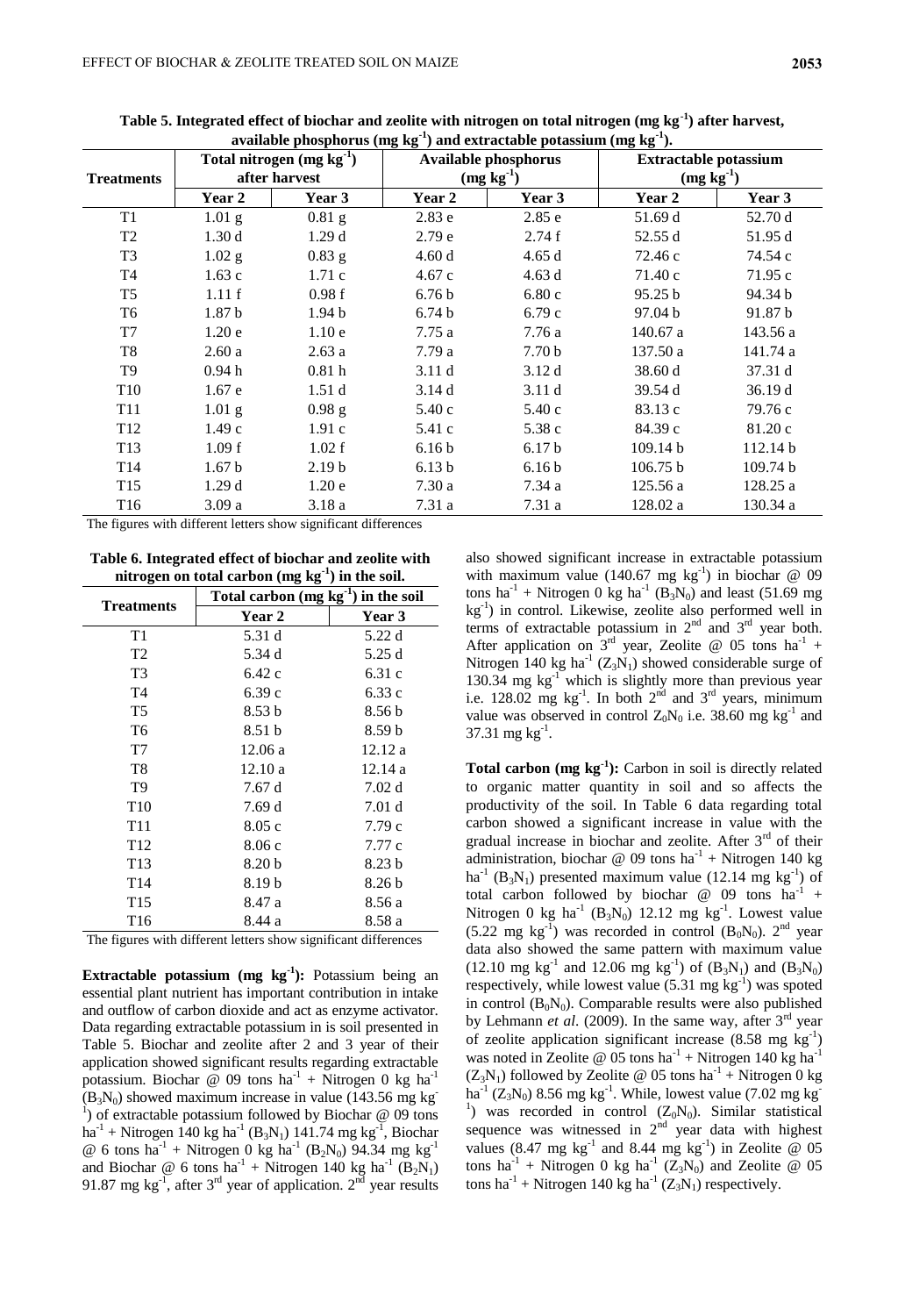## **Discussion**

Biochar is the organic matter with high porosity and low density. It may be difficult to wet when becomes dry like sphagnum moss, but has the ability to retain large quantity of water. As Briggs *et al*., (2005) reported, in sandy soils, its effect in improving soil water holding capacity is of great importance. Biochar of different origin has different capacity to impact water holding capacity. As per Novak *et al*., (2009), biochar baked of switch grass has outstanding capability to enhance water holding capacity of soil having light texture than the biochar made of poultry litter, peanut hulls and pecan shells. On clayey soils biochar application has no significant effect and may even reduce it (Major, 2009). Basic aim of the researchers is to find the potential of biochar to conserve moisture in areas of low water availability. Zeolite amendments  $\omega$  05 tons ha<sup>-1</sup>, 03 tons ha<sup>-1</sup> and 1 ton ha<sup>-1</sup> with nitrogen 140 kg ha<sup>-1</sup> ( $Z_3N_1$ ,  $Z_2N_1$ and  $Z_1N_1$ ) also increased the cob length by 17.01 cm, 16.58 cm and 15.98 cm respectively. Major *et al*., (2010) also produced comparable results with use of biochar. Zeolite @ 05 tons  $ha^{-1}$  + Nitrogen 140 kg  $ha^{-1}$  (Z<sub>3</sub>N<sub>1</sub>) generated more grains per cob  $(339.33)$  than 03 tons ha<sup>-1</sup> + Nitrogen 140 kg ha<sup>-1</sup> (Z<sub>2</sub>N<sub>1</sub>) i.e. 334 and 1 ton ha<sup>-1</sup> + Nitrogen 140 kg ha<sup>-1</sup> ( $Z_1N_1$ ) i.e. 326.  $Z_3N_0$  also showed non-significant increase than  $Z_2N_0$  and  $Z_1N_0$ .

In low fertility soils, biochar effect on crop productivity and soil quality has been detected, including tropical acidic soils. In a nutshell, over unamended control up to 300% yield increase were obtained when biochar in adequate amount was applied (Van Zweiten *et al*., 2010). In flooded type rice paddy of Chinese soils, biochar enhanced up to 14% yield (Zhang *et al*., 2010). Positive effects of biochar at longer run were also detected in some studies, performed over many years (Steiner *et al*., 2007). Poor soils gave better results due to biochar addition than the fertile soils. Fertile soils of temperate climates with more organic contents showed 4-20% increase in yield (Major, 2009). Sometimes due to biochar application reduction in yield was also observed. This reduction is relatively short term during decomposition of unstable biochar fraction. Also, decrease in nitrogen mobilization was observed with biochar addition (Asai *et al*., 2009). Gaskin *et al*. (2010) reported a decrease in maize yields with biochar treatment @ 22 t/ha in contrast to control in fertilized conditions. Reduction in yield was observed at both 11 t/ha and 22 t/ha levels of biochar only during first year not in second year of the experiment. Contrary to other organic soil amendments like green manures, animal manures and composts, biochar is sturdy and even permanent soil amelioration. The process by which biochar boost soil productivity and are reported to date are discussed under and uncharred amendments were also described. Though, later one does not remain in the soil for long period of times.

Soil structure is key attribute of soil that exerts influence on soil's chemical, physical and biological properties (Bronick & Lal, 2005). The growth and germination of plants and water transportation also influenced by this key factor. Soil aggregation is the rearrangement of soil particles through cementation after the flocculation process. This is a vital characteristic of soil for providing resistance against erosion and sustaining soil porosity (Canton *et al*., 2009). Organic carbon present in soil is the main part and used as a binding agent in formation of soil aggregates (Bronick and Lal, 2005). Due to long term soil cultivation, organic matter is lost which is the main reason for soil degradation (Jastrow, 1996). Biochar addition tends to improve soil structure and productivity (Atkinson *et al*., 2010). Biochar behave as a binding material in formation of soil aggregates and protects it against the degradation (Saran *et al*., 2009). Verheijen *et al*., (2010) showed that slow oxidation characteristics of biochar govern the durable effects upon soil aggregation. Many factors like feedstock. Soil basic characteristics and process of making influence the biochar effect on soil properties. Some studies have also shown the negative effect due to change in above factors. Biochar not including switch grass did not recover infiltration rate or soil aggregation (Busscher *et al*., 2010). As per Peng *et al*., (2011), biochar influences characteristics of soil like pore space distribution, bulk density, water holding capacity and aeration. Soil pH is the vital characteristic of soil that determines the nutrient availability to crop plant. Change in soil pH after biochar addition has been the cause of plant positive and negative response. According to Van Zwieten *et al*., (2010), wheat showed 40% height increase after paper mill sludge biochar application to acidic soil while no response was noted in soil having neutral pH. Elevated soil pH was reported by biochar application in most of the soils (Peng *et al*., 2011).

Due to biochar application, elevated cation exchange capacity (CEC) of soil has been recorded which in return upsurge the nutrient retention of soil. Lehmann *et al*., (2003) reported that in intense rainfall areas, use of biochar is a success to upsurge the CEC of the soil. The CEC of biochar is greatly affected by the pyrolysis temperature, high temperature causes the CEC to boost (Lehmann *et al.*, 2009). Biochar has a great effect on nutrient retention and addition. Biochar ash contains nutrients like calcium (Ca), magnesium (Mg), zinc (Zn), manganese (Mn) and phosphorus (P). Chan & Xu (2009) reported that nitrogen (N) is present in very minute quantity in biochar because during process of pyrolysis a huge amount of nitrogen is lost through volatilization. The remaining portion of nitrogen is not available to crop plants. Plant nutrients in unstable pool of biochar are readily available to plants but like any mobile soluble nutrient of soil they are vulnerable to leaching (Gaskin *et al*., 2010). According to Cheng *et al*. (2006), biochar in a long run, has positive effect of plant nutrients and after application due to surface weathering it become more oxidized. The benefits of biochar are not only limited to improved nutrition or water retention in plants but also more number of bacteria, *Pseudomonas* spp. and fungi were explored in biochar amended soils. In rhizosphere, the positive effect of biochar on microbes is of great importance. Many chemicals found in biochar are phytotoxic in high amounts but beneficial in less (Graber *et al*., 2010). Biochar treated soils have more quantities of fungal, nematode and bacterial feeders. As per Solaiman *et al*., (2010), band application of biochar in wheat tends to improve mycorrhizal colonization in roots of crop a year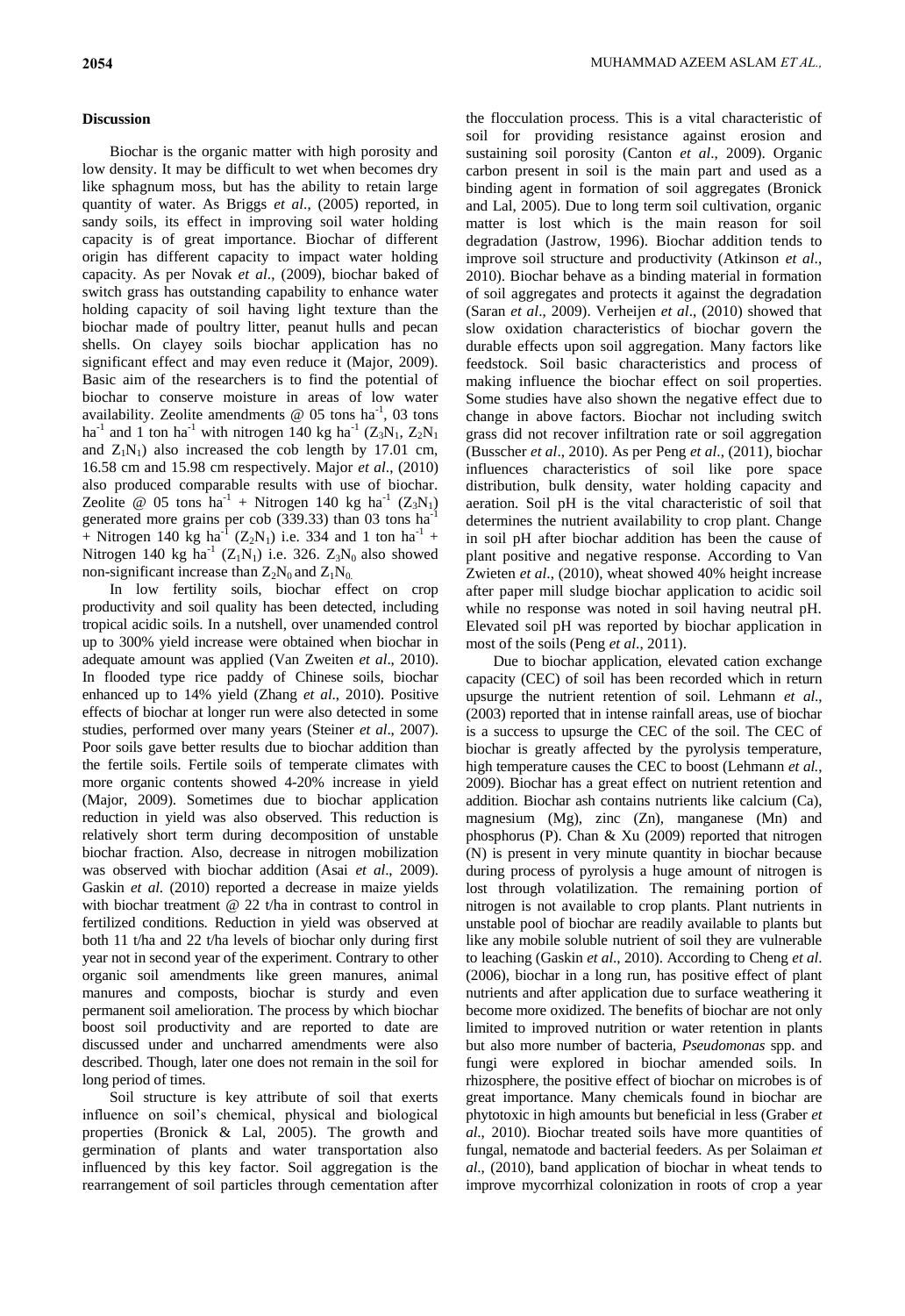after and beneficial effects are reported even after 2 years. Ogawa (1994) reported that biochar addition in soil have the ability to positively affect the Nitrogen fixers living freely in soil. Thies & Rilling (2009) reported that oxygen present in small pores of biochar tends to improve colonization of beneficial microbes also Fe and Mn present in biochar have positive effect on microorganisms' growth.

Zeolites due to their high porosity can hold more than 60% water of their weight. Water present in these pores can be easily dispersed and reabsorbed with keeping the zeolite structure intact (Kocakusak *et al*., 2001). Zeolites ensure everlasting water storage in the soil during dry periods and wetting them again is easy. Zeolites facilitate the lateral movement of water in root zone. By this phenomenon large quantity of water can be saved. Moreover, their high absorption bulk makes them a better carrier of pesticides. Likewise, Kavoosi (2007), explored the use of clinoptilolite to increase rice yields, nitrogen use efficiency and its recovery. Three levels 8, 16 and 24 t/ha zeolites were applied in the soil with and without nitrogen  $@$  60 kg ha<sup>-1</sup>. Their effects on biological and grain yield, nitrogen use efficiency and recovery, available potassium and other soil parameters were observed. Significant increase in biological, economic and tillers of rice grain were reported by him. He reported that zeolite blended with nitrogen gave maximum yield as compared to control. Zeolite treatment to soil also increased available potassium in soil by rice crop. The lowest nitrogen recovery was observed in 60 kg N ha-1 , while maximum recovery was reported in field treated with 16 and 8-ton zeolite per hectare respectively. Maximum increase (65%) was in plot with zeolite 16 ton ha<sup>-1</sup>. Efficiency of nitrogen use was also improved. Urotadze *et al*., (2002) reported 100 % surge in wheat crop yield by application of zeolite in contrast to control with zero fertilizer. Increase in salicylic acid by application of zeolite in peas (Kumar, 1997), nightingales eye beans (Singh, 1980), and soybean (Kumar, 1999) were reported. Salicylic acid is reported to decrease the high and low temperature stress in many plants (Senaratna *et al*., 2000). Our findings are comparable to Torii (1978) who reported that zeolite application @ 48 tons/acre increased the economic yield of apple by 1338%. 2 to 8 kg/tree zeolite application is helpful in establishing strong orchard. Zeolites are helpful in improving the yields of almost all crops. Fertilizer retention in soil and then slow release is associated with ample application of zeolite mineral. Many macro nutrients like potassium (K), nitrogen (N), magnesium (Mg), calcium (Ca) and other micro nutrients are influenced positively by zeolite application.

Zeolite application in soil helps the plant nutrients to retain in soil and then gradually release it with passage of time. This attribute improves the crop economic yield with same amount of fertilizer with zeolite as compared to fertilizer with no zeolite. Leaching (loss of nutrients into soil deeper layers) is one of the major problems associated with lower crop yields (Flanigen & Mumpton, 1981). Due to spongy structure of zeolite nutrients are absorbed in it especially in sandy soils (Anon., 2004). The ability of nutrient retention and then slow and timely release enhancing crop growth and yield (Nommik & Vahtras, 1982). This practice is also environment friendly as fertilizers are huge contributors to greenhouse gasses. Salt

and water holding capacity of soil is also affected positively by application of zeolites. Soil analysis after harvest also confirmed the presence of Ca<sup>2+</sup>, Mg<sup>2+</sup>, Na<sup>+</sup> and  $K^+$  in zeolite treated soil. It has been established that soil amended with zeolite can counter the negative effects of salinity and improve the nutrient balance in soil. Bigelow *et al*., (2001) reported that 10% zeolite application with green sand in *Agrostis stolonifera*  (creeping bent grass) improved noting as compared to control. Improved water retention in soil and CEC is reported to be the cause of this betterment. Zeolite due to negative charge on it is the best trap for positive ions such as potassium, sodium, calcium, barium and other cation groups like ammonia and water. Due to this negative charge on zeolite alkali metals are engrossed similarly as water (Mumpton, 1999). These exceptional (CEC, hydration dehydration, adsorption and catalytic) qualities of zeolite helpful in better nutrient use and increased yields (Pond & Mumpton, 1989; Mumpton & Fishman, 1977).

## **Conclusion**

This study showed that maximum 1000 kernel weight (34.3%), biological yield (46.4%), seed yield (48.5%) and protein content (39%) were documented in  $B_3N_1$ treatment over the control. It was also recorded that treatment  $B_3N_1$  increased EC by 47.9-65.8 ms m<sup>-1</sup>, total nitrogen after harvest by  $1.01-2.60$  mg  $\text{kg}^{-1}$  and total carbon by 5.31-12.10 mg  $kg^{-1}$  during  $2^{nd}$  year whereas, EC by  $48.2$ -67.1 ms m<sup>-1</sup>, total nitrogen after harvest by 0.81-2.63 mg kg<sup>-1</sup> and total carbon by 5.2-12.14 mg kg<sup>-1</sup> during  $3<sup>rd</sup>$  year of the research. While sole application of biochar in treatment  $B_3N_0$  also increased available phosphorus by 2.83-7.79 mg  $\text{kg}^{-1}$  and extractable potassium by 51.69-137.50 mg  $\text{kg}^{-1}$  during  $2^{\text{nd}}$  year and available phosphorus by  $2.85-7.70$  mg  $\text{kg}^{-1}$  and extractable potassium by 52.70-141.74 mg  $\text{kg}^{-1}$  during  $3^{\text{rd}}$ year of the research. Lowest bulk density 1.458 g cm-3 was recorded in treatment  $B_3N_0$ . Minimum bulk density  $(1.466 \text{ g cm}^{-3})$  was observed in treatment  $Z_3N_1$ . Both biochar and zeolite have the tendency to remain in the soil for several hundred years with very little decomposition rate. They both are helpful in mitigating water and nutrient stress for the plants. They increase nutrient availability, increase organic matter especially carbon, decrease bulk density of the soil to facilitate root penetration and most of all due to their porous structure they amplify soil water holding capacity.

#### **References**

- Alam, P., T.A. Balawi, M. Ashraf and P. Ahmad. 2021. 24- Epibrassinolide (EBR) reduces oxidative stress damage induced by cadmium toxicity by restricting cd uptake and modulating some key antioxidant enzymes in maize plants. *Pak. J. Bot.,* 53(1): 59-66.
- Allen, E., D. Ming, L. Hossner, D. Henninger and C. Galindo. 1995. Growth and nutrient uptake of wheat in a clinoptilolite-phosphate rock substrate. *Agron. J.*, 87: 1052-1059.
- Andronikashvili, T.G. and T.F. Urushadze. 2008. Zeolitecontaining rocks in plant growing of georgia. *Chem. & Environ. Res*., 17(3): 311-339.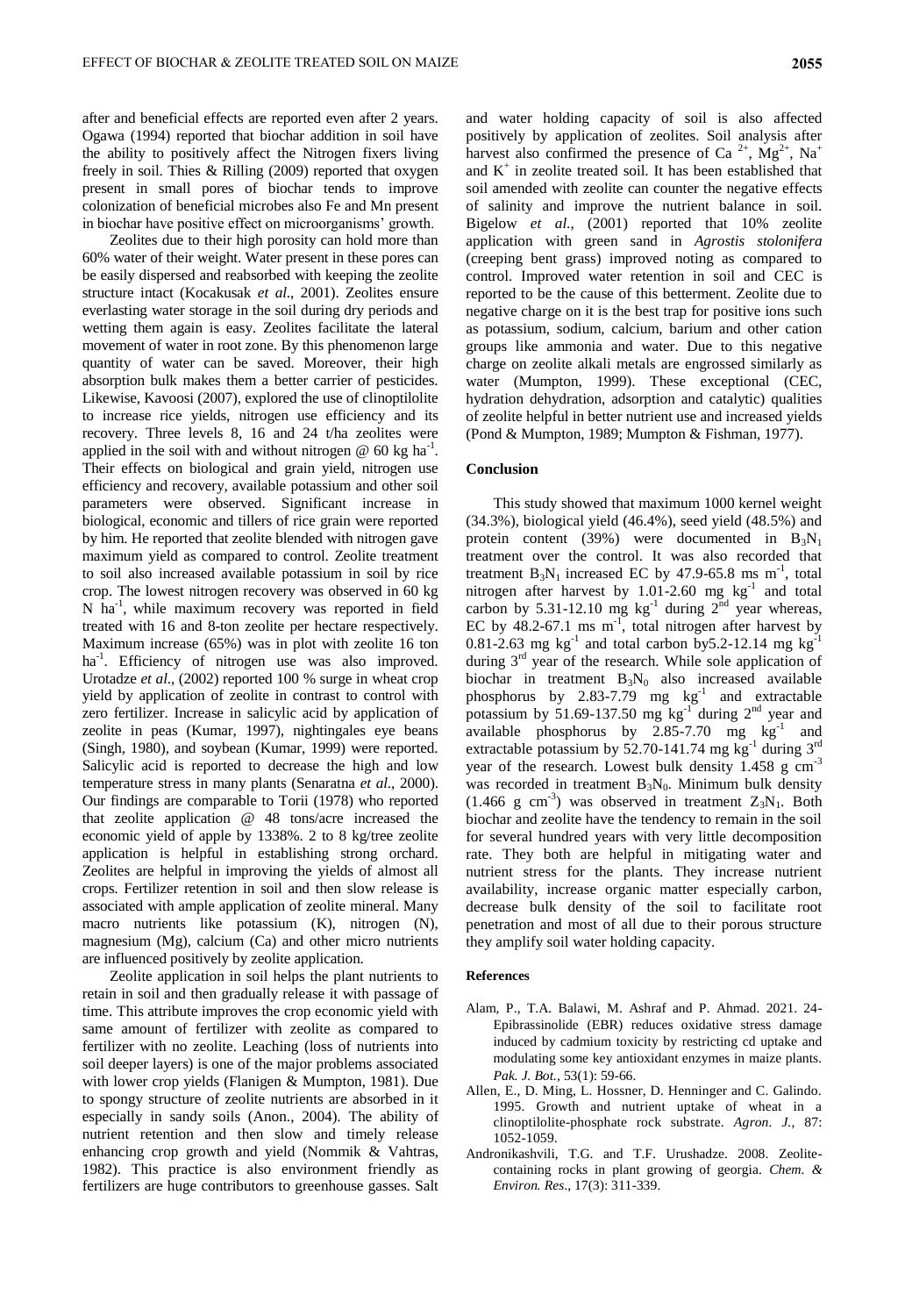- Anonymous. 2004. Manufacture of slow release fertilizers and soil amendment. <http://www.zeolite.co.uk/> agricandhort. htm, http://www.enlimining.net
- Anonymous. 2012. Official Methods of Analysis. 19<sup>th</sup> Ed. Association of Official Analytical Chemists, Washington, DC.
- Asai, H., B.K. Samson, H.M. Stephan, K. Songyikhangsuthor, K. Homma, Y. Kiyono, Y. Inoue, T. Shiraiwa and T. Horie. 2009. Biochar amendment techniques for upland rice production in Northern Laos 1. Soil physical properties, leaf SPAD and grain yield. *Field Crops Res*., 111: 81-84.
- Atkinson, C.J., J.D. Fitzgerald and N.A. Hipps. 2010. Potential mechanisms for achieving agricultural benefits from biochar application to temperate soils: a review. *Plant Soil*, 337: 118.
- Bernardi, A.C.C., C.G. Werneck, P.G. Haim, N.G.A.M. Rezende, P.R.P Paiva and M.B.M. Monte. 2008. Crescimento enutrica mineral do porta-enxerto limoeiro 'Cravo' cultivado em substrato com zeolita enriquecida com NPK. *Revista Brasileira de Fruticultura*, 30: 794-800.
- Bigelow, C.A., D.C. Bowman, D.K. Cassel and T.W. Rufty. 2001. Creeping bentgrass response to inorganic soil amendments and mechanically induced subsurface drainage and aeration. *Crop Sci*., 41: 797-805.
- Briggs, C.M., J.M. Breiner and R.C. Graham. 2005. Contributions of *Pinus Ponderosa* charcoal to soil chemical and physical properties.
- Bronick, C.J. and R. Lal. 2005. Soil structure and management: A review. *Geoderma*, 124: 3-22.
- Busscher, W.J., J.M. Novak, D.E. Evans, D.W. Watts, M.A.S. Niandou and M. Ahmedna. 2010. Influence of pecan biochar on physical properties of a norfolk loamy sand. *Soil Sci*., 175: 10-14.
- Campbell, D.J. and Henshall, J.K. 1991. Bulk density. In: *Soil analysis physical methods*. (Eds.): Smith, K.A. and E.C. Mullins.New York, Marcel Dekker Inc., 329-366.
- Canton, Y., A. Solé-Benet, C. Asensio, S. Chamizo and J. Puigdefábregas. 2009. Aggregate stability in range sandy loam soils relationships with runoff and erosion. *Catena*, 77: 192-199.
- Chan, K.Y. and Z.H. XU. 2009. Biochar-nutrient properties and their enhancement (Chapter 5), In: *Biochar for Environmental Management: Science and Technology*, (Eds.): Lehmann, J. and S. Joseph Earth scan, London, UK. pp. 67.
- Cheng, C.H., J. Lehmann, J.E. Thies, S.D. Burton and M.H. Engelhard. 2006. Oxidation of black carbon by biotic and abiotic processes. *Org. Geochem*., 37: 1477-1488.
- DeLuca, T.H., M.D. MacKenzie and M.J. Gundale. 2009. Biochar effects on soil nutrient transformations. In: *Biochar for environmental management*. (Eds.): Lehmann, J. and S. Joseph, Earthscan Publishing, Sterling, VA., pp. 251-270.
- Flanigen E.M. and F.A. Mumpton. 1981. Commercial properties of natural zeolites. In: *Mineralogy and geology of natural zeolites*. (Ed.): Mumpton, F.A. Washington D.C.: *Mineralogical Society of America*, 165-174.
- Gaskin, J.W., R.A. Speir, K. Harris, K.C. Das, R.D. Lee, L.A. Morris and D.S. Fisher. 2010. Effect of peanut hull and pine chip biochar on soil nutrients, corn nutrient status, and yield. *Agron. J*., 102: 623-633.
- Glaser, B., E. Balashov, L. Haumaier, G. Guggenberger and W. Zech. 2000. Black carbon in density fractions of anthropogenic soils of the Brazilian Amazon region. *Org. Geochem.*, 31: 669-678.
- Graber, E.R., Y.M. Harel, M. Kolton, E. Cyntryn, A. Silber, D.R. David, L. Tsechansky, M. Borenshtein and Y. Elad. 2010. Biochar impact on development and productivity of pepper and tomato grown in fertigated soilless media. *Plant & Soil*, 337: 481-496.
- He, Z.L., D.V. Calvert and A.K. Alva. 2002. Clinoptilolite zeolite and cellulose amendments to reduce ammonia volatilization in a calcareous sandy soil. *Plant Soil*, 247: 253-260.
- Jastrow, J.D. 1996. Soil aggregate formation and the accrual of particulate and mineral-associated organic matter. *Soil Biol. Biochem*., 28: 665-676.
- Jayaraman, J. 1981. Laboratory manual in Biochemistry. Wiley Eastern Ltd. New Delhi, India.
- Kavoosi, M. 2007. Effects of zeolite application on rice yield, nitrogen recovery, and nitrogen use efficiency. soil and water department, rice research institute of Iran, Rasht, Iran. *Comm. Soil & Plant Anal*., 38(1&2): 69-76.
- Kocakusak, S., O.T. Savasci and T. Ayok. 2001 Dogal Zeolitler ve uygulama alanlari. TÜBİTAK-MAM, Malzeme ve Kimya Tek. Arş. Enst., RaporNo: KM 362, Proje No: 5015202, Gebze, Kocaeli, Turkey.
- Kumar, P. 1997. Effect of Salicylic acid on flowering, pod formation and yield of pea (*Pisum sativum* L.). In Abst. National Seminar on Plant Physiology for sustainable Agriculture. March 19-21 1997, IARI, New Dehli, pp. 69.
- Kumar, P. 1999. Effect of Salicylic acid on growth, development and some biochemical aspects of soybean (*Glycine max* L. Merrill). *Ind. J. Plant Physiol*., 4: 327-330.
- Lehmann, J., C. Czimnik, D. Laird and S. Sohi. 2009. Stability of Biochar in the Soil. In: *Biochar for Environmental Management.* (Eds.): Lehmann, J. & S. Joseph. Earthscan, London, pp. 183.
- Lehmann, J., J.P. da Silva, C. Steiner, T. Nehls, W. Zech and B. Glaser. 2003. Nutrient availability and leaching in an archaeological Anthrosol and a Ferralsol of the Central Amazon basin: fertilizer, manure and charcoal amendments. *Plant & Soil*, 249:343.
- Luostarinen, K., E. Vakkilainen and G. Bergamov 2010. Biochar filter carbon containing ashes foragricultural purposes. Lappeenranta University of Technology, Faculty of technology. LUT Energy, Research report 9.
- Major, J. 2009. Biochar application to a Colombia savanna Oxisol: fate and effect on soil fertility, crop production, nutrient leching and soil hydrology, Department of Crop and Soil Siences, Cornell University, Ithaca NY USA. pp. 841.
- Major, J., M. Rondon, D. Molina, S.J. Riha and J. Lehmann. 2010. Maize yield and nutrition during 4 years after biochar application to a Colombian savanna oxisol. *Plant & Soil,* 333: 117-128.
- McLean, E.O. 1982. Soil pH and lime requirement. pp. 199-224. In: *Methods of soil analysis*. (Eds.): Page, A.L. *et al*., Part2.2<sup>nd</sup> ed. Agron. Monogr. 9. ASA, Madison, WI.
- Mumpton, F. A. 1999. La Roca Magica: Uses of natural zeolites in agriculture and industry. *Proc. Natl. Acad. Sci., USA*, 96(7): 3463-3470.
- Mumpton, F.A. and P.H. Fishman. 1977. The application of natural zeolites in animal science and aquaculture. *J. Anim. Sci.*, 4: 1188-1202.
- Nommik, H. and K. Vahtras. 1982. Retention and fixation of ammonium and ammonia in soils. In: (Ed.): Stevenson, F.J. Nitrogen in agricultural soils. Agronomy monograph 22. Madison, Wisconsin, *Amer. Soc. of Agron*., 123-171.
- Novak, J.M., I.M. Lima, B. Xing, J.W. Gaskin, C. Steiner, K.C. Das, M. Ahmedna, D. Rehrah, D.W. Watts, W.J. Busscher and H. Schomberg. 2009. Charcaterization of designer biochar produced at different temperatures and their effects on a loamy sand. *Ann. Environ. Sci.,* 3: 195-206.
- Ogawa, M. 1994. Symbiosis of people and nature in the tropics. *Farming Japan*, 28: 10-34.
- Olsen, S.R. and L.E. Sommers. 1982. Phosphorus. In: *Methods of soil analysis*, part 2. (Eds.): Page, A.L., R.H. Miller and D.R. Keeney. *Soil Sci. Soc. Amer. Madison*, Wis., 403-430.